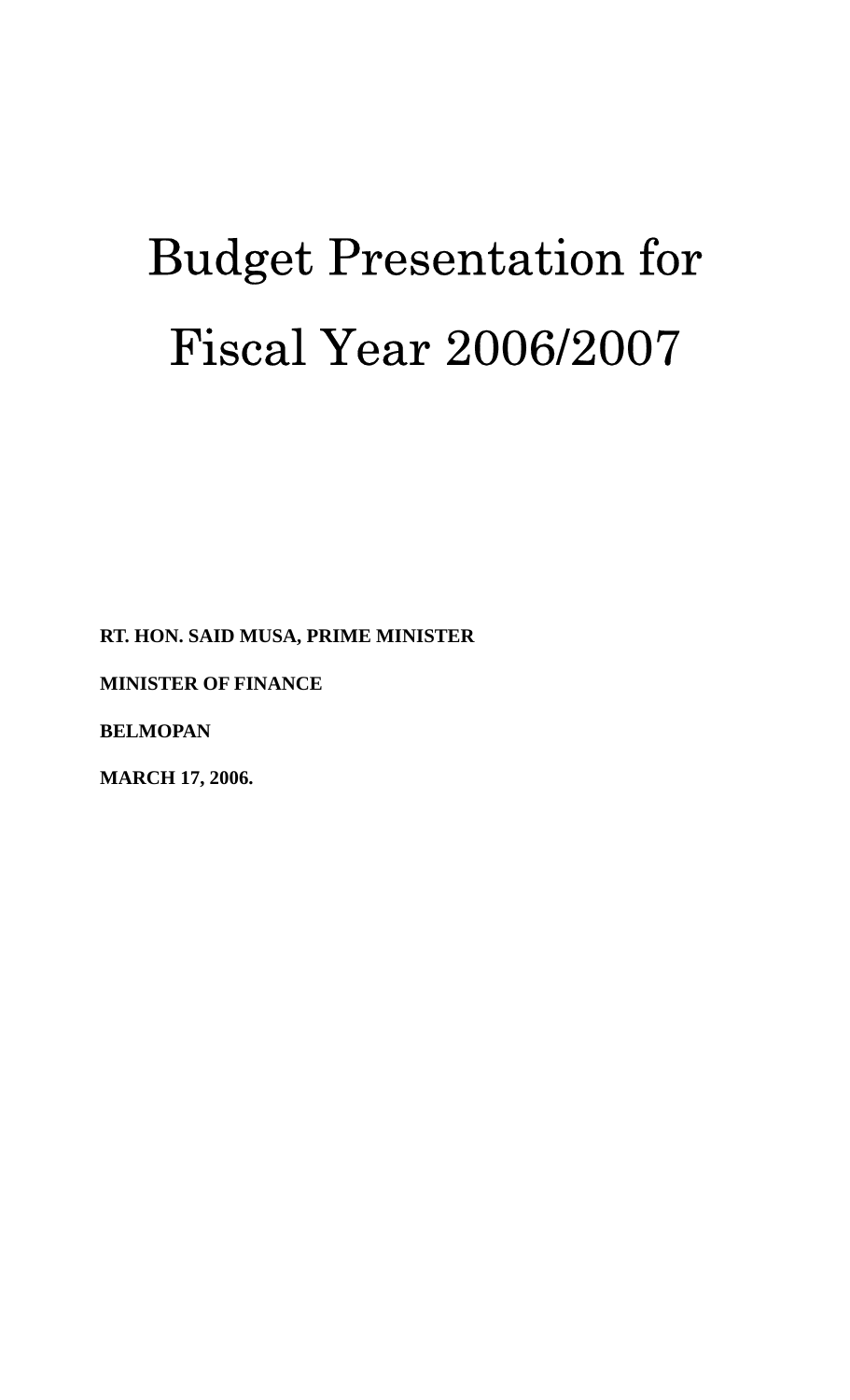# **BUDGET PRESENTATION FOR FISCAL YEAR 2006/2007**

# BACKGROUND TO THE BUDGET PROPOSALS FOR FISCAL YEAR 2006/2007 xvii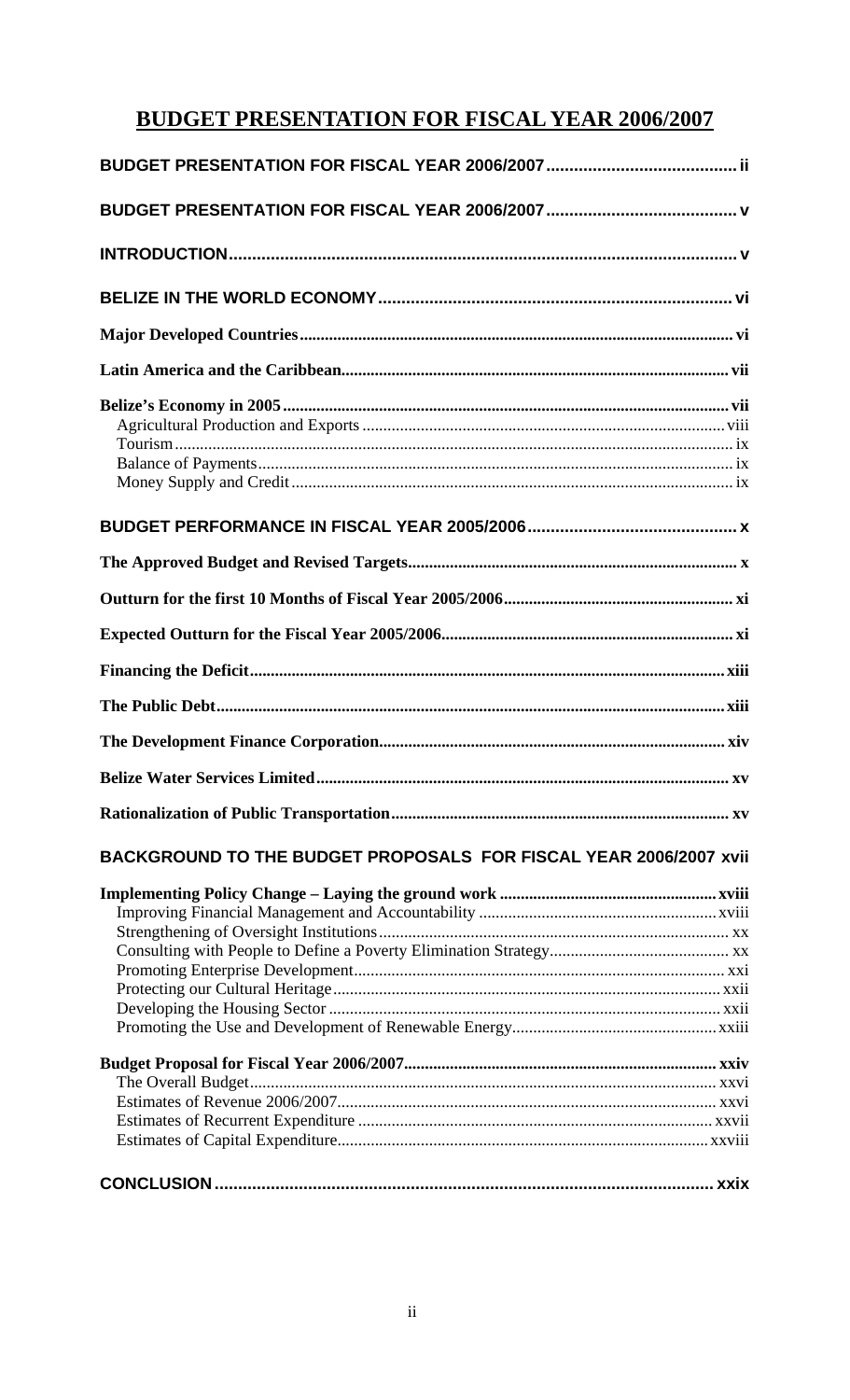# **BUDGET PRESENTATION FOR FISCAL YEAR 2006/2007**

#### **INTRODUCTION**

Madame Speaker,

I rise to move the first reading of the General Revenue Appropriation Bill for Fiscal Year 2006/2007.

This budget comes at the end of a difficult year for the country and for this Government. We began this year with a budget that was the focus of intense debate. For the first time in the life of our nation, Government shared information on its proposed fiscal budget with the public even before bringing it to this honourable House. For the first time in independent Belize, our budget deliberations were interrupted by vociferous demonstrations, a testament to the vitality of our democracy. For the first time, Government agreed to make modifications to its spending and revenue plans as a result of negotiations with our social partners.

This current year Government has implemented a very tight budget. We planned, through a series of expenditure reduction and revenue enhancing measures, to reduce the overall fiscal deficit by more than 4% of GDP. This would cause hardship to taxpayers and users of Government services, but Government took the decision to rein in the deficit because we recognized that fundamental imbalances had emerged in our fiscal accounts, and time was not on our side in correcting those imbalances. The alternative would have been to continue to delay the adjustment with potentially disastrous consequences for our economy and our nation.

We have made bold and decisive steps to correct the fiscal deficit. We have made enormous strides in the right direction and, as you will see in the presentation I will lay before you today, we have succeeded in improving our fiscal position.

But there is more to be done. There is more to be done, not only to ensure that we secure the gains we are making in our public finances, but also to ensure that as we move ahead, we chart a course that creates opportunities for all our people – opportunities to build strong and prosperous communities where our people are secure in their families, in their workplaces, in their neighbourhoods and in Belize.

v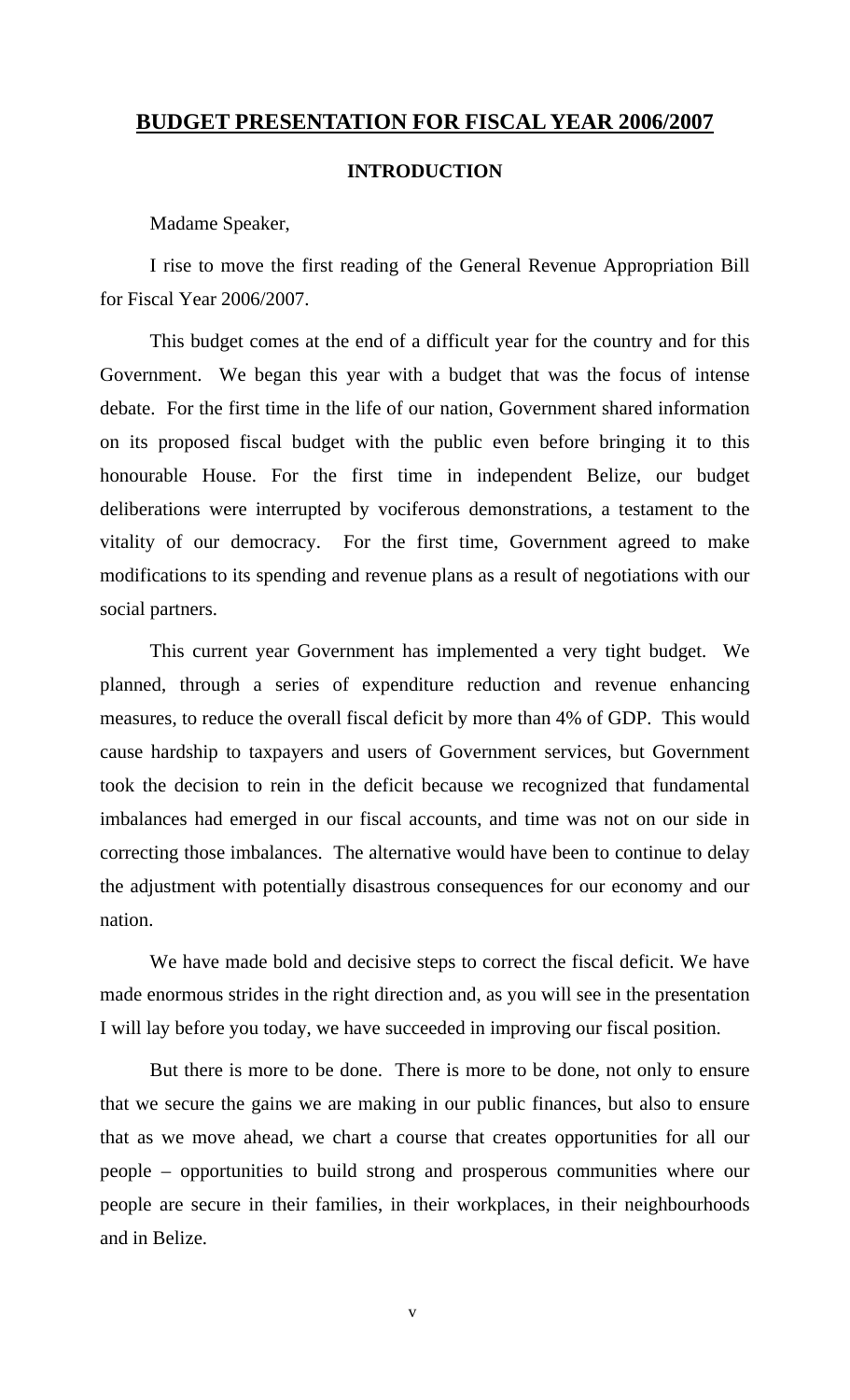As we remain committed to fiscal and debt sustainability, we must seek to channel resources in those directions that will create the basis for positive and lasting social change.

Development begins, essentially, with the individual, in the family and in the community. Therefore, this budget is designed to provide an environment for people to become more self-reliant, to create fundamental and positive changes in the way we live together and work together.

This is a development budget. It focuses on the needs of the poorer classes of people in our urban and in our rural areas. It provides resources for youth through investment in education and sports so that young people can prepare themselves for the future. It recognizes that solutions to crime and violence lie not only in law enforcement but also in providing opportunities for our young people to empower themselves through education and skills training, and enabling them to be gainfully employed.

Belize is a part of the global economy, and as we participate in the evolving global system, we must develop our human resources to take advantage of the opportunities that present themselves, and to develop strategies to combat the threats to our way of life.

In all this, we must be prepared to change, for it is in a willingness to change that we open ourselves to new opportunities. It is in embracing change that we create new dynamism in ourselves and in the communities we serve.

#### Madame Speaker,

Before I go on to present details of the policies and programmes which inform the budget proposals for fiscal year 2006/2007, allow me to present some background on developments in the world economy and in the Belizean economy.

#### **BELIZE IN THE WORLD ECONOMY**

#### *Major Developed Countries*

Global output expanded by 4.3% in 2005, somewhat below the 5.1% growth achieved in 2004. The United States economy grew by an estimated 3.6% in 2005 while higher energy prices pushed inflation up to 4.3%. The US external current account deficit ended the year at over 6.0% of GDP while the fiscal deficit hovered around 3.7% of GDP. In Britain, high oil prices and slower consumer demand contributed to a slowdown in GDP growth from 3.2% in 2004 to around 2.0% in 2005. With exports underperforming, the Japanese economy grew by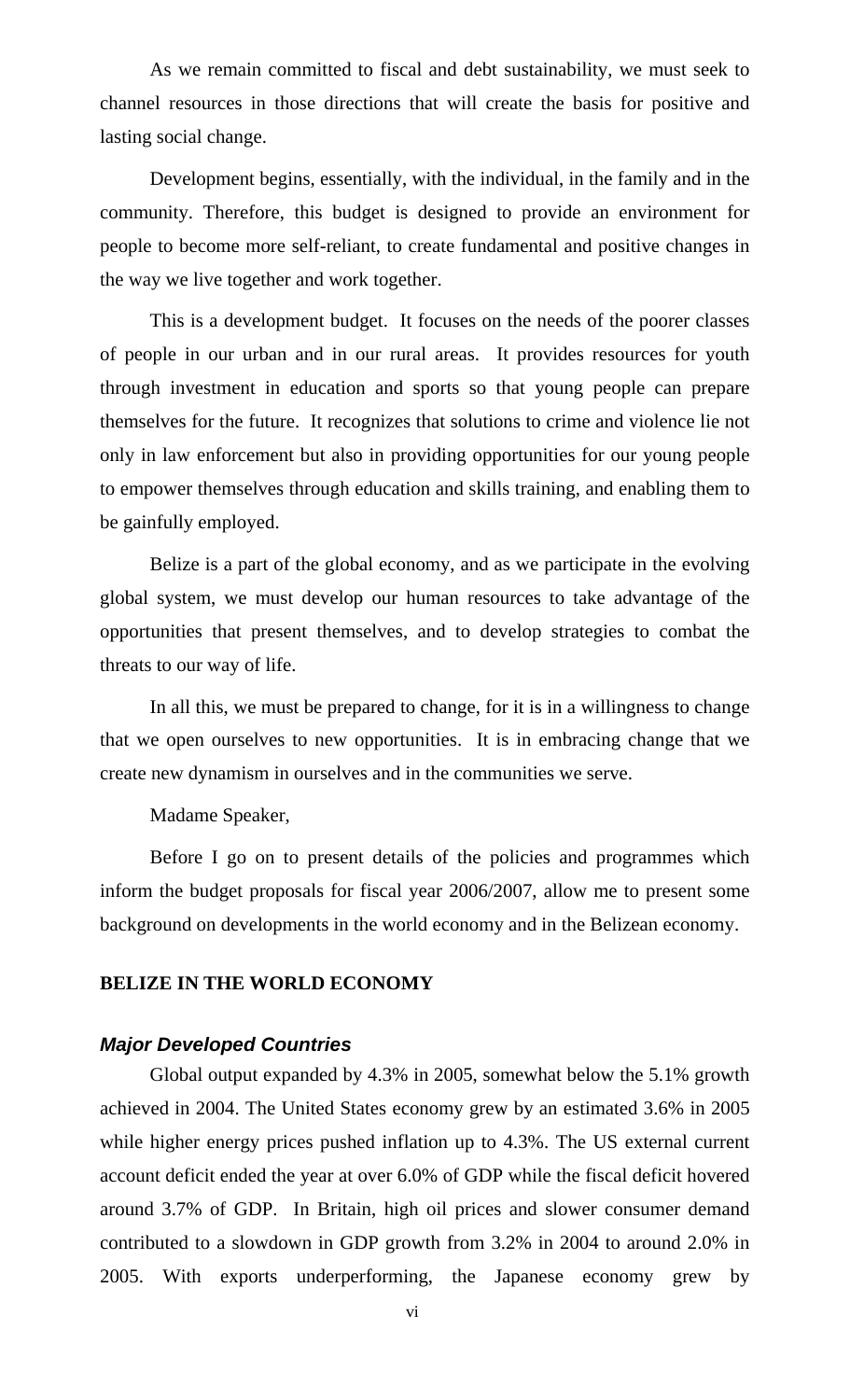approximately 2.0% during 2005 with negligible inflation and the fiscal deficit contracted from 7.2% to 6.7% of GDP. Activity in the Euro currency area remained modest, with growth in GDP expected to average 1.4% for 2005. The spike in petroleum prices pushed inflation above the European Central Bank's target rate of 2.0%. The average fiscal deficit is expected to remain around 3.0% of GDP for 2005.

# *Latin America and the Caribbean*

Closer to home, GDP for the Latin American region grew by around 4.6% in 2005. Growth varied across countries with the South American economies expanding faster than Central America and Mexico. Notwithstanding natural disasters in the form of floods and hurricanes, it is estimated that, as a region, Caribbean economies grew by 3.9% in 2005, marginally above the 3.8% achieved in 2004. High international petroleum prices pushed inflation higher in all countries and, with the exception of oil-producer Trinidad and Tobago, also put pressure on the balance of payments.

In Trinidad and Tobago, high petroleum prices and expanded investment in the petroleum and allied industries pushed GDP growth to 7.0% in 2005. The windfall in oil revenues resulted in a large fiscal surplus in FY2005/2006 and added US\$1 billion to net international reserves. However, with inflation rising from 4% in 2004 to 5.3% in 2005, monetary policy was tightened to support the exchange rate during the year.

The Bahamian economy expanded by 3.5% in 2005 and inflation rose to 2.2%. In Barbados, economic growth slowed to 4.1% and inflation rose to above 5% from less than 1% in 2004. Jamaica's GDP grew by 1.4% in 2005, notwithstanding two hurricanes and higher international oil prices. Inflation remained high at 16.0%.

Growth in the Organisation of Eastern Caribbean States remained stable in 2005 at around 4.0%. Tourism performance weakened and agriculture production and exports declined significantly due to the very weak performance of the traditional export crops such as bananas, sugar, nutmegs, and cocoa. Inflation has been provisionally estimated at 3.5%.

# *Belize's Economy in 2005*

The Central Statistical Office [CSO] estimates that real growth in GDP decelerated from 4.6% in 2004 to 3.1% in 2005, which, by international standards, is more than commendable. The slowdown reflects the impact of tighter fiscal and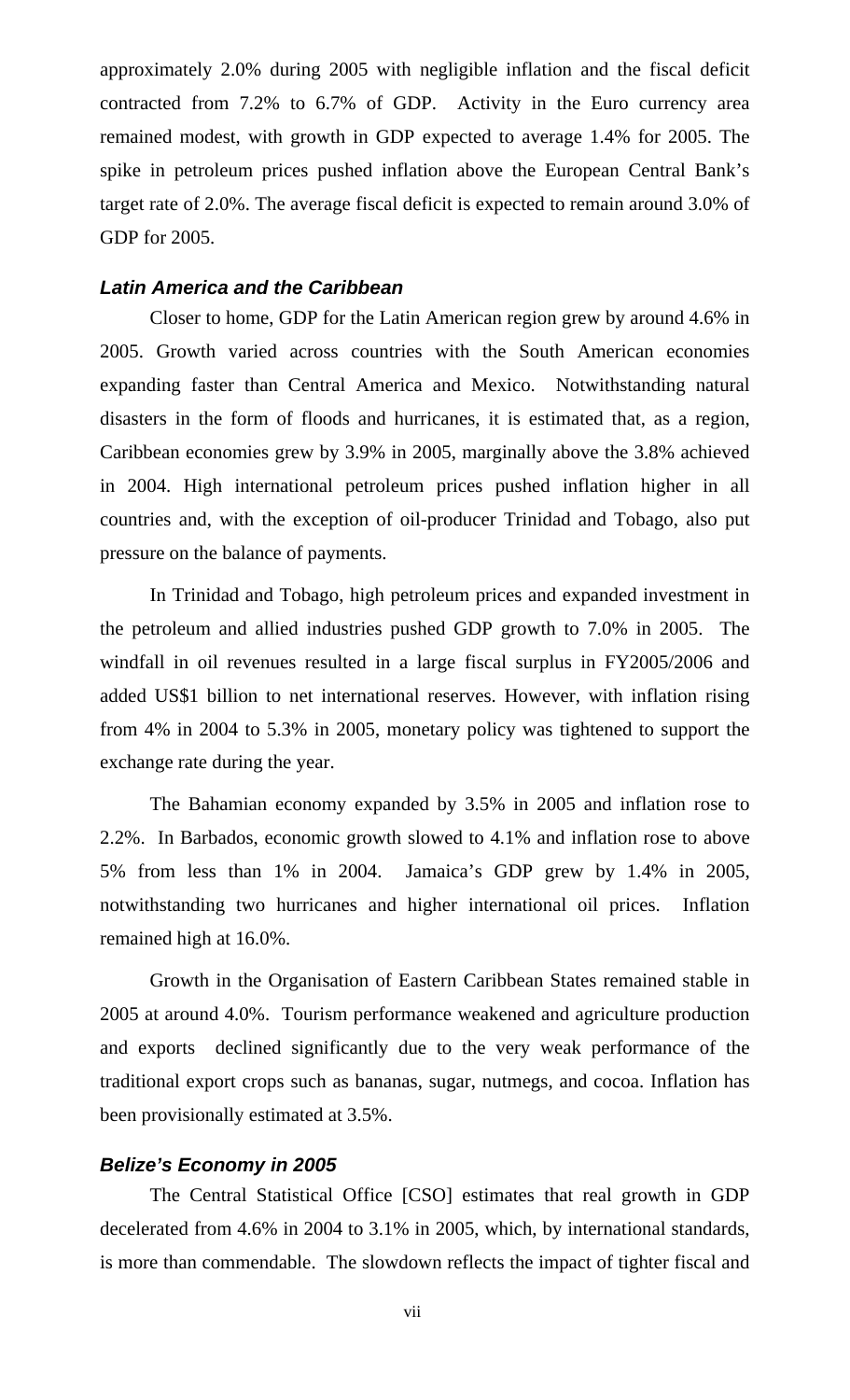monetary policies that were implemented in 2005 to dampen domestic consumption so as to improve the balance of payments.

GDP at current market prices is estimated to have totaled \$2.214 billion in 2005. Taking the inflation rate of 3.7% into consideration, this translates into GDP of \$2.148 billion in real terms in 2005. This is in keeping with original projections of both the CSO and the International Monetary Fund [IMF]. For calendar year 2006, the CSO estimates that GDP will grow to \$2.372 billion in current market prices and \$2.201 billion in real terms – a real growth rate of 2.5%. The IMF currently projects real GDP growth at 2.7% in 2006.

#### **Agricultural Production and Exports**

In some sectors, domestic production was affected by unfavourable weather during the year. Drought conditions led to a decline of 19.2% in sugarcane deliveries, but also improved the sucrose content of the crop, resulting in a decline in sugar production of only 13.8%. Sugar production consequently amounted to 100,435 long tons while output of molasses declined by 9.8% to 37,074 long tons. Banana production also edged down by 4.2% to 76,101 metric tons in response to poor weather at the start of the crop and a cutback in usage of inputs by some farmers.

In contrast, good harvest weather, highly favourable agronomic conditions, and the continued control of the Mexican Fruit Fly led to a bumper yield for the 2004/2005 citrus crop. Deliveries rose by 21.9% to 7.8 million boxes with deliveries of orange and grapefruit up by 27.6% and 3.3%, respectively. A higher juice yield per box of fruit provided a further boost, and citrus juice output rose by 25.6% to 44.2 million pounds solid, virtually all of which was in the form of concentrates.

Marine export production rose by 8.4% to 19.9 million pounds, reflecting increases of 8.5% in output of shrimp and 77.3% in output of fish fillet. Papaya production rose by 13.5% to 63.1 million pounds. The production of Red Kidney and Black-eye beans almost doubled to 15.9 million pounds.

Earnings from domestic exports rose by 2.5% to \$381.5 million during the year. Earnings from citrus juices, papaya and other non-traditional export commodities such as beans, citrus oils and fresh citrus fruit rose significantly. The products that generated lower earnings included sugar, which saw a 12.3% decline in sales revenue to \$69.9 million due to the decline in production. In the case of marine products, notwithstanding an increase in shrimp export volume, lower prices for shrimp led to a 21.9% fall in receipts from sales of marine products.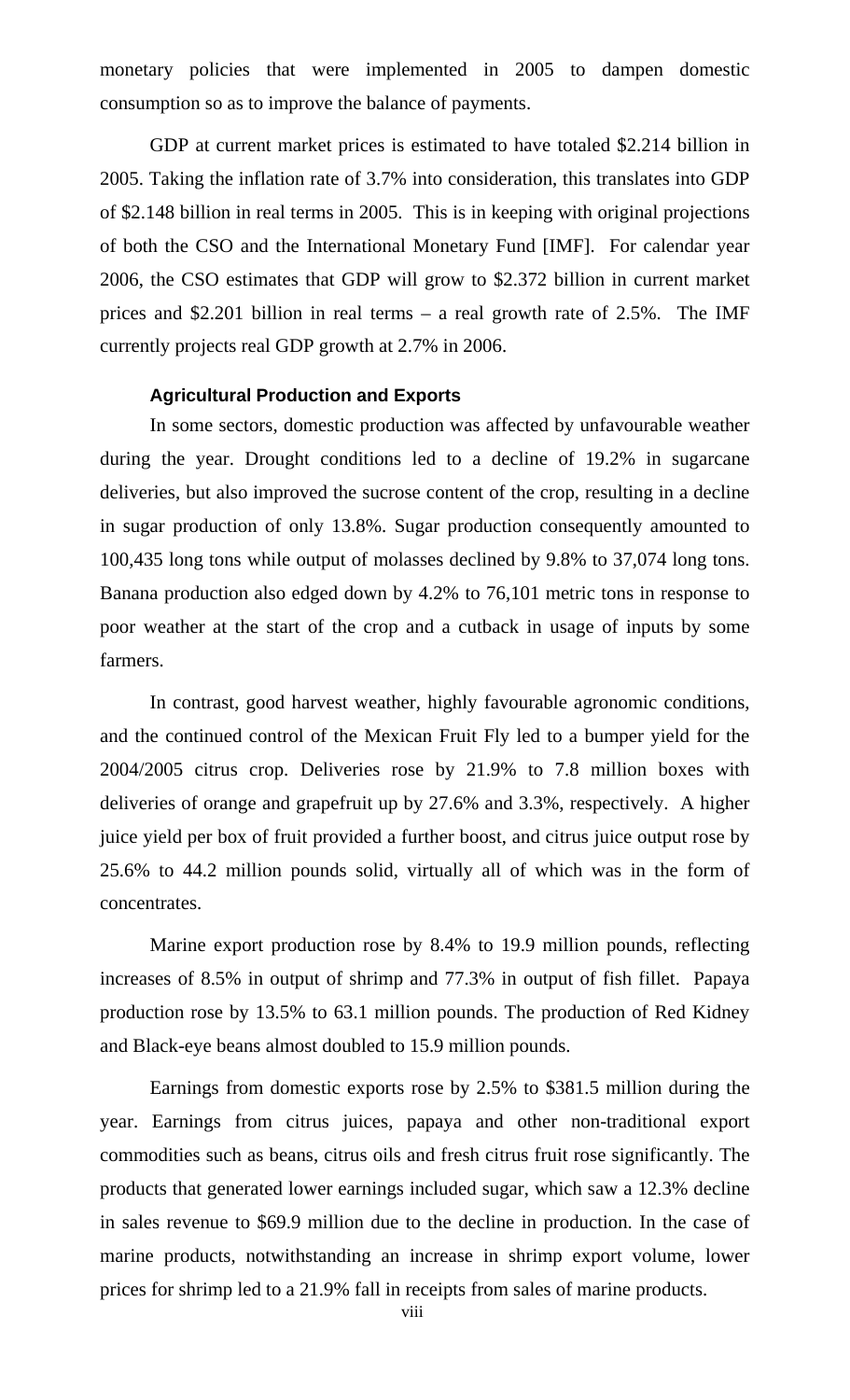#### **Tourism**

Up to the end of November, the performance of the tourism sector was mixed, with visits by stay-over tourists rising by 2.5%, while cruise ship arrivals declined by 6.1%. Stay-over visitors numbered 203,595 with a rise in air arrivals accounting for all of the increase. In contrast, the very active hurricane season resulted in a reduction in the number of port calls and cruise ship disembarkations totaled 631,695 in comparison with 672,971 during the first 11 months of 2004.

# **Balance of Payments**

Even with moderate growth in exports, the trade deficit widened by 35.1% to \$471.6 million in 2005 due to a 15.2% increase in imports. While all major import categories expanded, the largest increases were in 'Fuels and Lubricants, including electricity', and 'Machinery and Transport Equipment'. However, the expanded trade deficit was largely offset by higher inflows from services, particularly tourism, as well as remittances and other current transfers. Consequently, the current account deficit of the balance of payments rose by only 1.7% to \$303.3 million. This was financed by a surplus on the capital and financial accounts that was mostly comprised of net loan inflows from abroad and \$237.3 million in foreign direct investments that included the proceeds from sale of BTL shares, the construction of the Chalillo Dam and several large investments in hotels and eco-lodges in the tourism sector.

# **Money Supply and Credit**

The net foreign assets of the banking system rose by \$49.6 million (58.2%), facilitating a 6.6% growth in the broad money supply during the year. The net foreign asset holdings of the Central Bank and commercial banks registered increases of \$29.4 million and \$20.2 million, each, and at the end of December, the official foreign reserves stood at \$135.9 million, equivalent to 1.6 months of imports.

Growth in money supply decelerated due to the measures taken by the Central Bank to restrain the growth of domestic liquidity and credit in defense of the fixed exchange rate. During 2005, the Central Bank removed long-term loans to the Government from the list of approved liquid assets and increased the reserve requirements of the banks by 1.0%. As a result, growth in net domestic credit slowed to 4.2% as compared to growth of 19.8% in 2004. Loans to the private sector and to the statutory bodies were up by \$62.7 million and \$14.4 million, respectively, while net credit to Central Government declined.

ix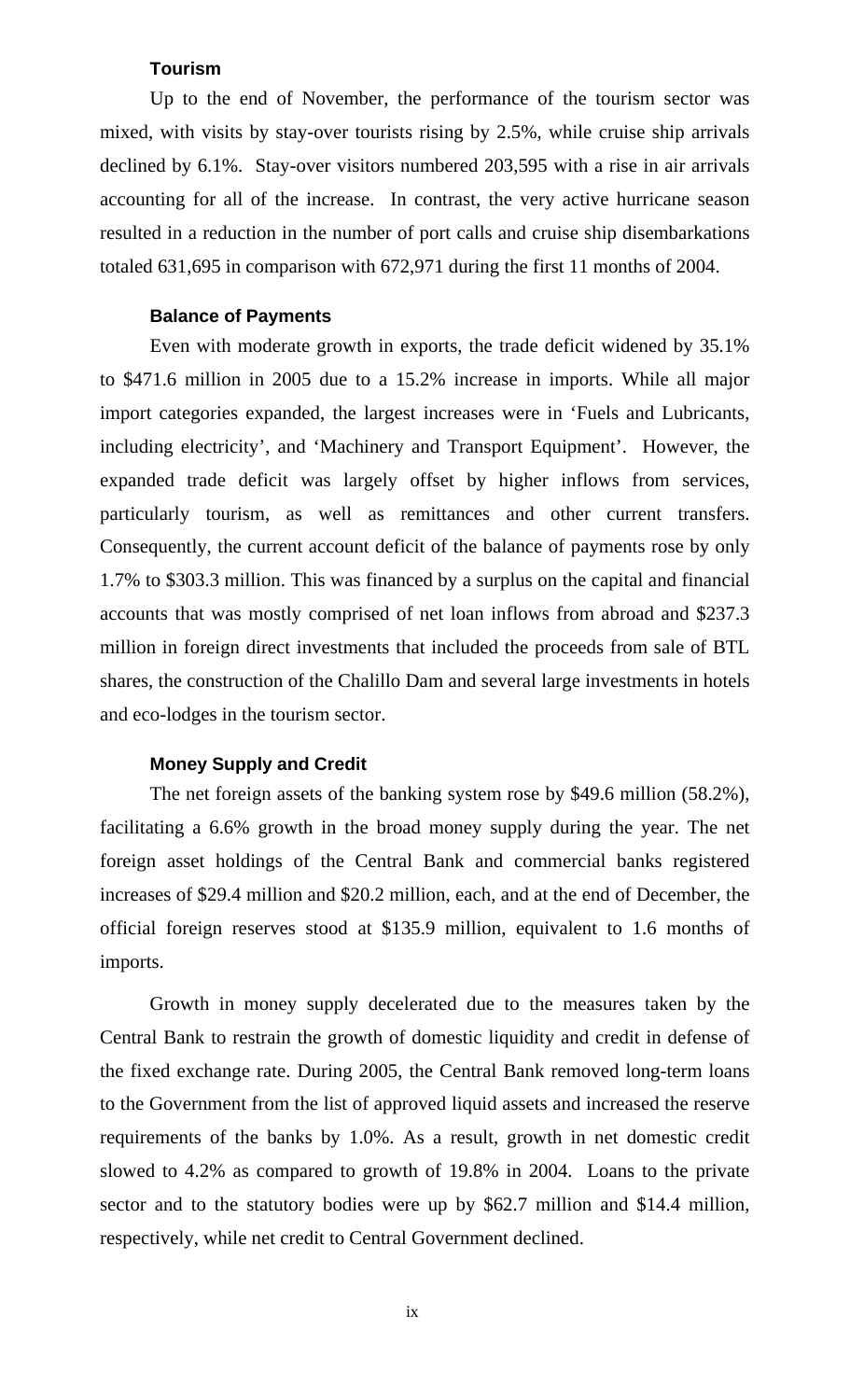#### **BUDGET PERFORMANCE IN FISCAL YEAR 2005/2006**

#### *The Approved Budget and Revised Targets*

After posting an Overall Deficit of \$177.8 million in FY 2004/2005, the Approved Budget for FY 2005/2006 targeted an Overall Deficit of \$66.0 million. This sharp reduction in the deficit was intended to be achieved through a combination of expenditure controls and new revenue measures.

On the revenue side, the Approved Budget provided for increases in rates of business tax, environmental tax, sales tax on luxury items and excise tax. On the expenditure side, the Approved Budget assumed not more than a 3% increase in personal emoluments, no real increases in expenditure on goods and services, and a moderate level of capital expenditure.

After the budget was approved, and in response to public sentiment, significant reconfigurations were made to expenditure and revenue plans. The reconfigurations included a reduction in the Recurrent Revenue target as a result of the partial roll back of approved increases in the environmental tax. The reconfigurations also included an expansion in the Recurrent Expenditure target to provide for the full implementation of the 5% and 8% salary increases to public officers and teachers. In order to keep to the approved Overall Deficit target, compensatory reductions in capital expenditure were also programmed.

During the first quarter of the current fiscal year, Cabinet approved further adjustments to revenue and expenditure plans in order to achieve the fiscal targets. On the revenue side, excise taxes were increased.

To control expenditure, a one-year freeze on increments was implemented, pending the introduction of merit-based increases in the public service to replace the practice of automatic annual increments. Government vehicle fleet was reduced by 20%, and a number of contract officers was terminated. The law was amended to eliminate the practice of pensioners' "double-dipping" that allowed public officers to retire – some even on early retirement – and return to work for Government thereby collecting both pensions and salaries. A number of projects was slowed or delayed in order to reduce Capital expenditures. On the other hand, there was additional provision for debt service payments.

These adjustments resulted in a revised Overall Deficit target of \$79.3 million or approximately 3.6% of estimated GDP.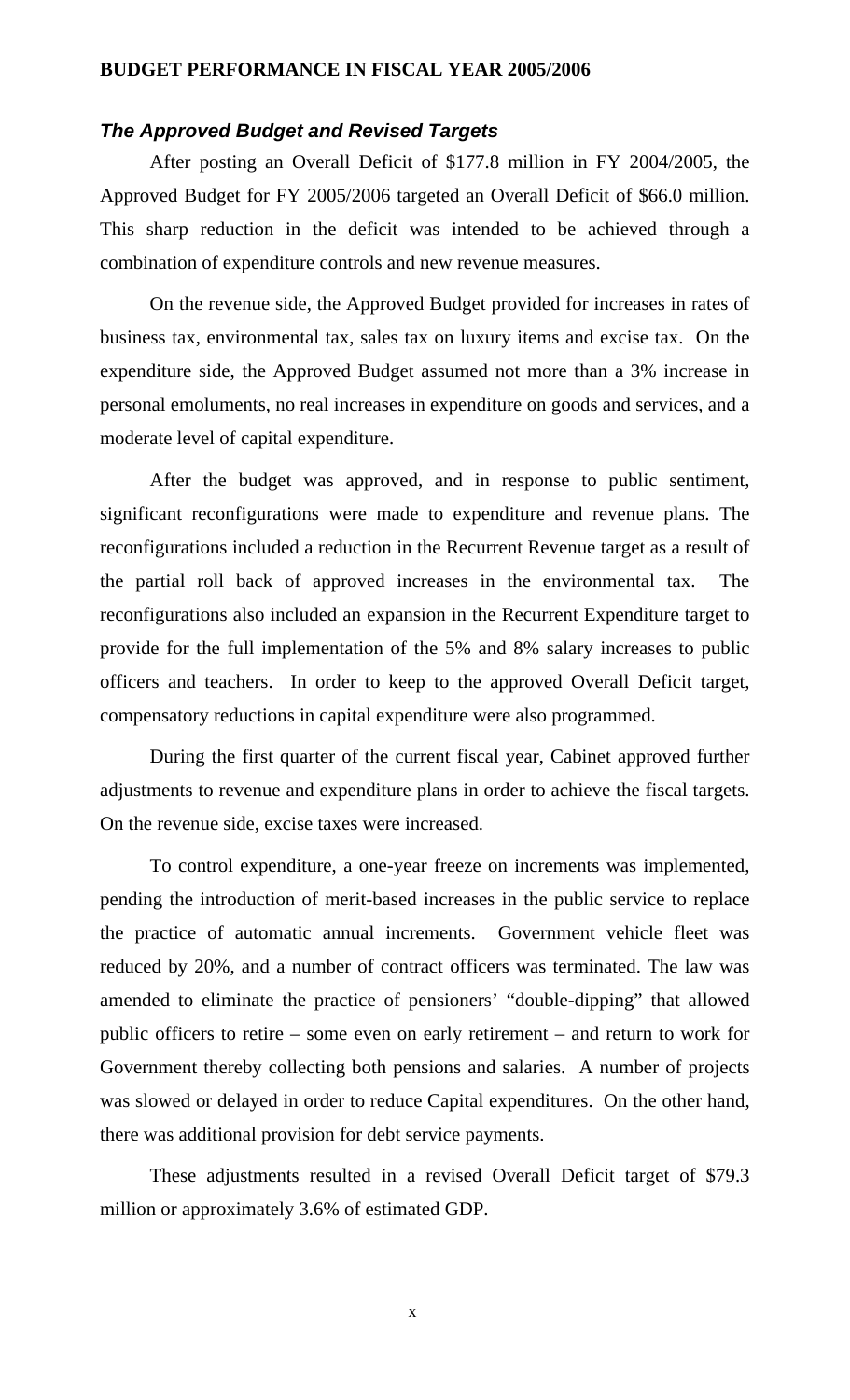# *Outturn for the first 10 Months of Fiscal Year 2005/2006*

During the first ten months of fiscal year 2005/2006, the tightening of Government's fiscal policy was reflected in a sharp reduction in its Recurrent Deficit to \$6.8 million, as compared to \$42.4 million for the same period of the last fiscal year. There was also a substantial reduction in the Overall Deficit from \$127.6 million for the first 10 months of last fiscal year to \$65.1 million for the same period this year.

 Recurrent Revenue collections totaled \$441.3 million in the first 10 months of fiscal year 2005/2006, an increase of \$62.3 million over the same period of the 2004/2005 fiscal year. Recurrent Expenditure rose by \$26.7 million with outlays for goods  $\&$  services and wages  $\&$  salaries rising by \$12.6 million and \$9.8 million, respectively. On the other hand, capital expenditure declined by \$33.9 million to \$75.8 million.

#### *Expected Outturn for the Fiscal Year 2005/2006*

On the basis of the actual outturn for the first 10 months and reasonable expectations for the remainder of the year, the Overall Deficit for the current fiscal year is expected to be \$89.0 million or 3.9% of GDP.

The Recurrent Deficit is expected to be about \$20.1 million by the end of this fiscal year. This is a significant deviation from the position set out in the Approved Budget for this year, which provided for a Recurrent Surplus of \$52.6 million. This expected outturn is also short of the revised Recurrent Deficit target of \$1.4 million set at the end of the first quarter of fiscal year 2005/2006.

This negative performance on the recurrent account relative to the revised targets primarily reflects the shortfalls in collections of Revenue Replacement Duty [RRD] on imports of fuel. This was the direct result of the Government's decision to absorb a significant portion of the sharp oil price increase experienced in 2005 through reductions in the RRD, rather than pass on the full impact of the oil price increases to the public.

The Customs Department estimates the shortfall in RRD collections to be about \$23 million. Although there were some improvements in collections of other duties and taxes on international trade, this single large reduction in RRD collections, which was more than one per cent of GDP, severely affected the revenue performance. The impact of the action by Government to absorb part of the oil price increases is clear - whereas the revised target for Recurrent Revenue collections was \$536.7 million, Recurrent Revenue is now expected to total \$524.8 million by the end of the fiscal year, or \$11.9 million below the revised target.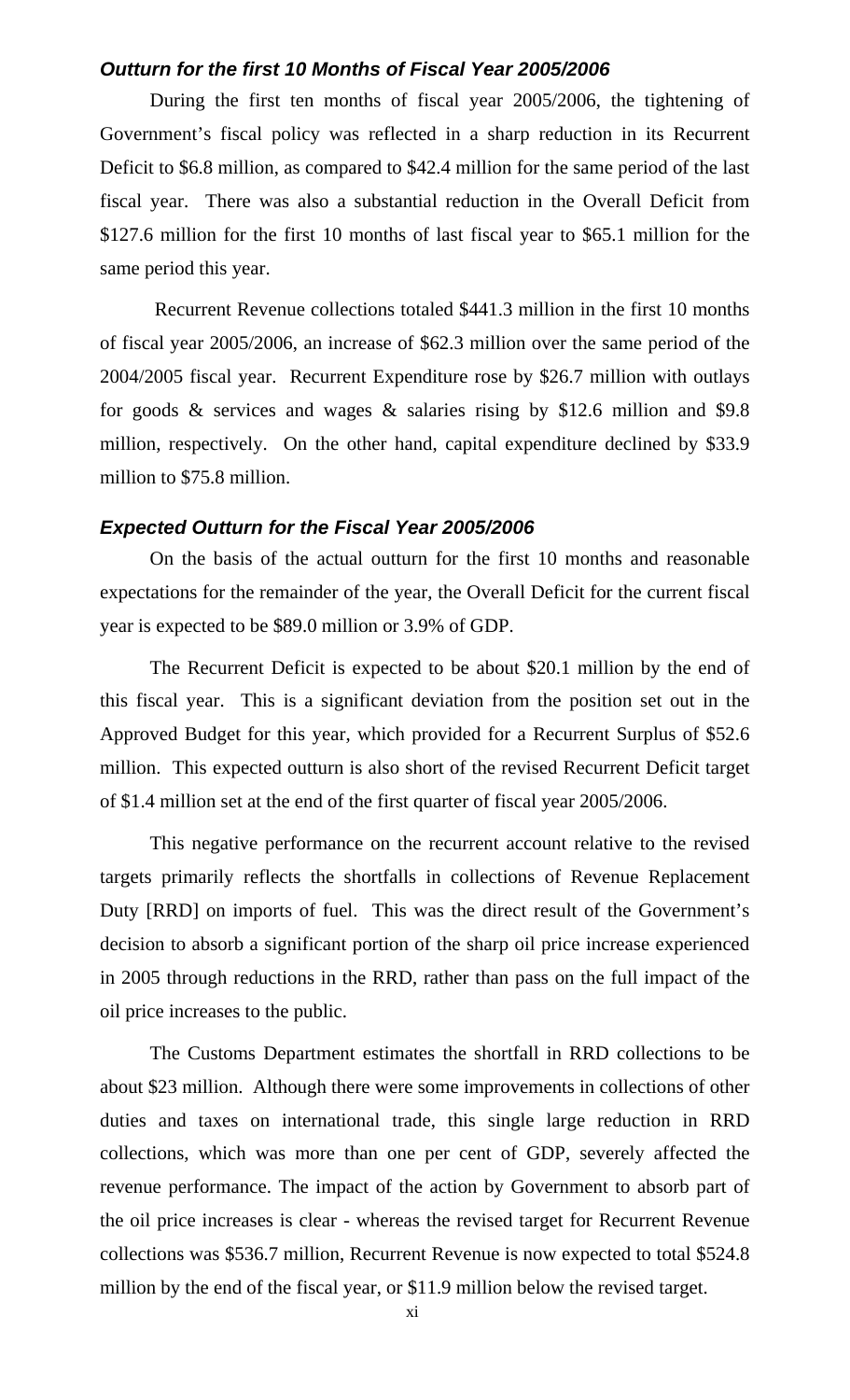On the Recurrent Expenditure side, total expenditure is expected to reach \$544.9 million, exceeding the revised target of \$538.1 million. While expenditures on personal emoluments and debt servicing were slightly below the revised targets, expenditure on pensions and goods and services exceeded the revised target.

Expenditures on goods and services were approved at \$115.9 million. The revised target of \$124.5 million included additional provisions for public utilities and legal fees. By the end of the fiscal year, expenditure on goods and services is expected to reach \$130.7 million, with the additional outlays largely reflecting the impact of increases in fuel prices and electricity costs.

Expenditures on debt servicing [interest payments] are projected to total \$148.4 million by the end of the fiscal year. The original provision of \$118.3 in the Approved Budget was revised upwards early in the budget year to provide for two major factors. First, Government took into account the need to provide for debt servicing associated with the new Bear Stearns Notes, which were finalized after the budget was approved. Secondly, Government decided to assume direct responsibility for certain external debt service payments by the Development Finance Corporation. In the latter case, and as a compensatory measure, Government also reduced the expected transfers to the DFC of \$19 million to less that \$2 million.

Total Capital expenditures are expected to be \$53.7 million less than the amount allocated in the Approved Budget, in keeping with Government's programme of fiscal stabilization. By the end of the fiscal year, Capital II expenditures are expected to total \$55.7 million while Capital III expenditures will total \$29 million.

Capital outlays were focused on projects in education, health and poverty elimination, with significant expenditures on building and equipping centers for employment training, providing low income houses, potable water, health clinics, and road infrastructure to the rural areas. Other significant outlays included the Health Sector Reform Project, contributions to the University of Belize (UB) and road infrastructure.

The Primary Surplus [the overall fiscal balance less debt servicing cost] is expected to be about \$59.4 million in fiscal year 2005/2006. Although this is less than the revised target for the primary surplus, it is greater than was set out in the Approved Budget for the year and reflects strong underlying improvement in fiscal performance, once external debt servicing is factored out.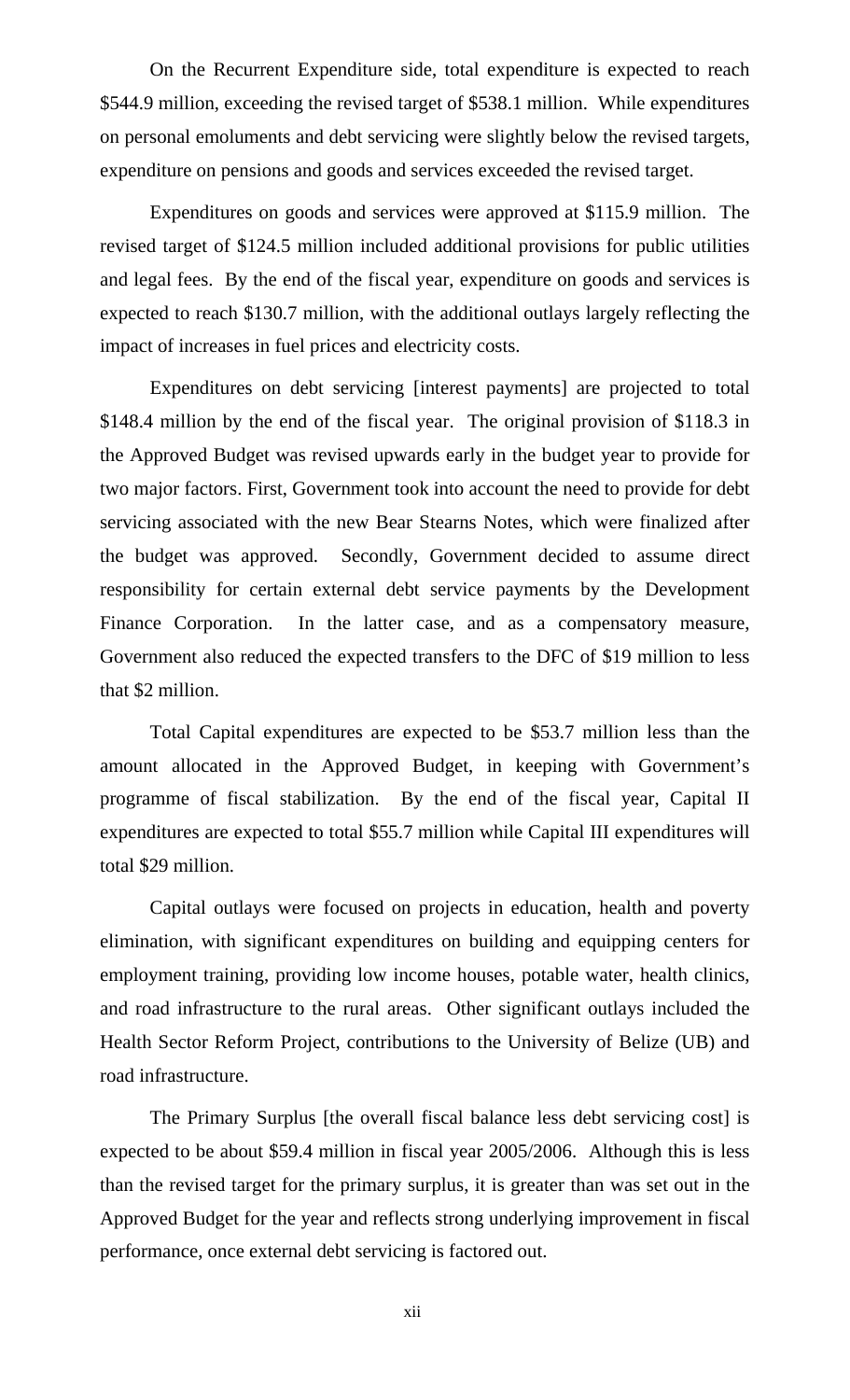The bottom line is that, compared to an overall fiscal deficit of 8% of GDP in fiscal year 2004/2005, the Overall Deficit in fiscal year 2005/2006 has been reduced by more than half to 3.9% of GDP [\$89.0 million]. The primary balance is estimated to improve from a deficit of \$0.9 million in the last fiscal year to a surplus of \$59.4 million in the current fiscal year.

#### *Financing the Deficit*

The projected Overall Deficit for the current fiscal year of \$89.0 million, taken together with principal debt repayments of \$306.7 million and payments for purchase of equity of \$29.8 million, altogether resulted in a financing requirement of \$425.5 million. This requirement was largely met from three main sources. The banking system provided \$238.6 million, including the funds received from the placement of the Bear Stearns notes before the beginning of the fiscal year. Proceeds from privatization amounted to \$102 million. Drawdowns on external loans totaled \$85 million.

#### *The Public Debt*

At the end of December 2004, total debt amounted to \$2.05 billion. At the end of December 2005 the total stock of outstanding debt, including public sector debt and publicly guaranteed debt of the private sector, stood at \$2.1 billion. The external debt totaled \$1.9 billion and the domestic debt \$0.2 billion.

 Of the total external public debt, the direct obligations of the Central Government accounted for US\$869 million while some US\$131 million were held by other public sector entities and by the private sector with government contingent guarantees.

During the twelve-month period January to December 2005, the Central Government repaid some US\$142.5 million to external creditors while drawing some US\$201.1 million in new debt, resulting in a net increase of some US\$38.6 million in the stock of outstanding debt. Over the period, the Central Government also paid some US\$64.4 million in interest charges on the external debt. Domestic debt servicing accounted for a further BZ\$23.6 million.

Estimates for the Central Government for the upcoming fiscal year include BZ\$ 123.0 million in amortization payments and BZ\$145.6 million in interest payments. As in previous years, it is expected that the rest of the public sector will meet its own debt service commitments, and that the proceeds from the sale of collateral should fully offset any further payment in respect of the contingent liabilities of the Belize Social Security Board and the DFC.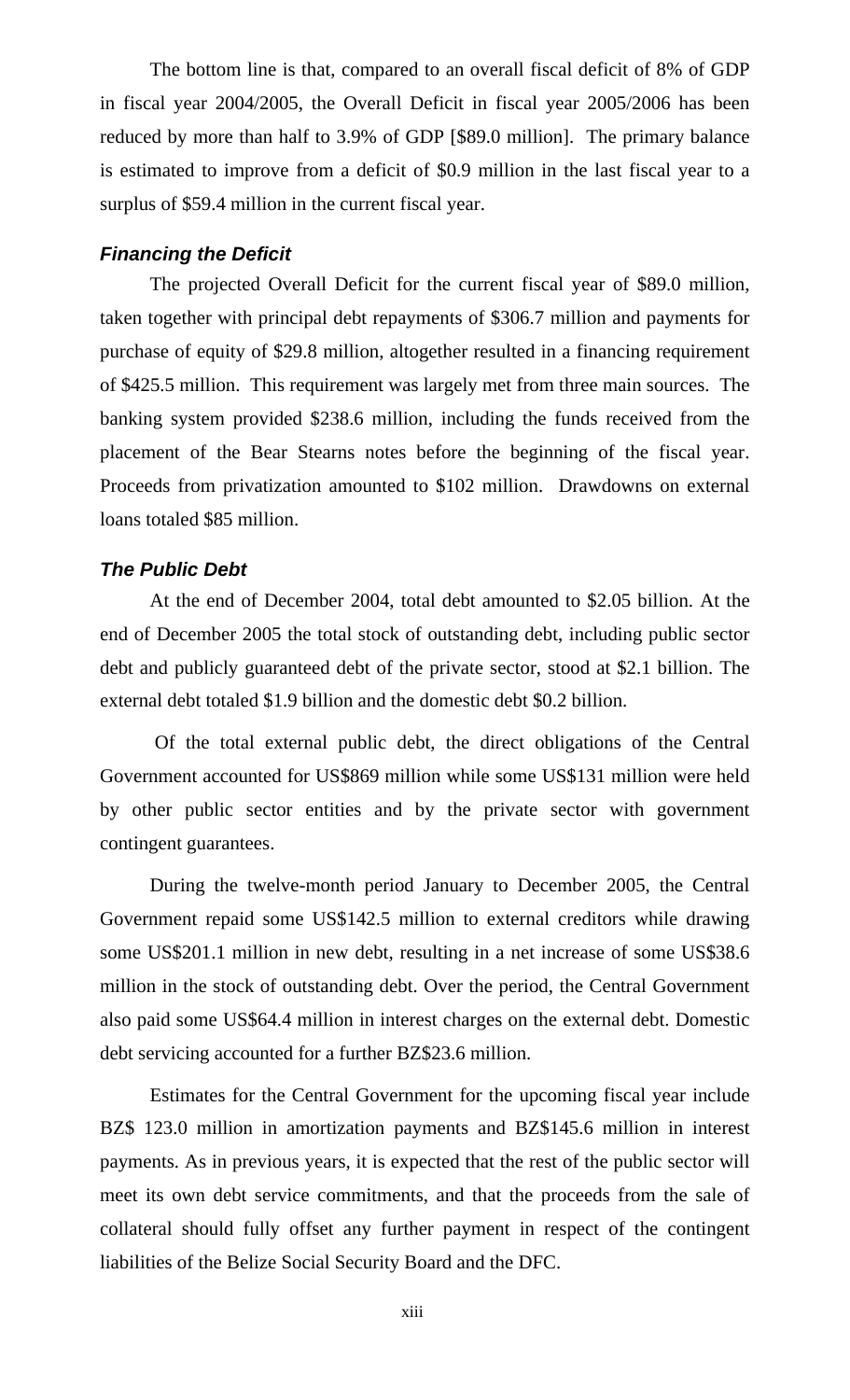Towards the end of last year, Government embarked on a process of designing a comprehensive debt strategy for effectively managing its public debt portfolio and for reducing the vulnerability of the portfolio to refinancing risks. This process partners the ongoing process to strengthen fiscal performance.

In November 2005, Government hired the financial advisory services of the investment bank Houlihan Lokey Howard & Zukin to analyse its public debt portfolio and to advise the Government in the formulation of a debt management strategy. A report from the Advisors is due shortly and their findings and recommendations will be carefully considered and an appropriate strategy will be adopted in consultation with our international lenders and development partners.

# *The Development Finance Corporation*

Throughout 2005, the orderly winding down of the Development Finance Corporation continued. The balance sheet of the Corporation shrunk by 47% from \$625 million to \$328 million through a process of setting-off debts between the Government and the DFC, as well as through the revaluation of physical assets and the sale of assets. At the same time, operating expenses were reduced by one-half from 4 % to 2 % of its current loan portfolio while new cash lending has been halted.

The emphasis now is on improving loan portfolio performance through intensified collection efforts, including stepped-up foreclosure proceedings on delinquent loans. In this process, some 1,500 small, uncollectible, undercollateralized agriculture and hurricane rehabilitation loans amounting to \$5.8 million were written off. This was done only after all collection efforts were exhausted.

With the number of small loans substantially reduced and with new lending operations halted, the staff of DFC is focused on pursuing collections on the larger problem loans.

Over the year, the DFC remained engaged with its multilateral partners, particularly the Caribbean Development Bank [CDB] and the Inter-American Development Bank [IDB], in order to build a consensus on the way forward. Government recognizes that a suitable mechanism must be in place to provide financing for development and will continue to work with the staff of the DFC and with the international development banks to define the new mechanism in the new fiscal year.

xiv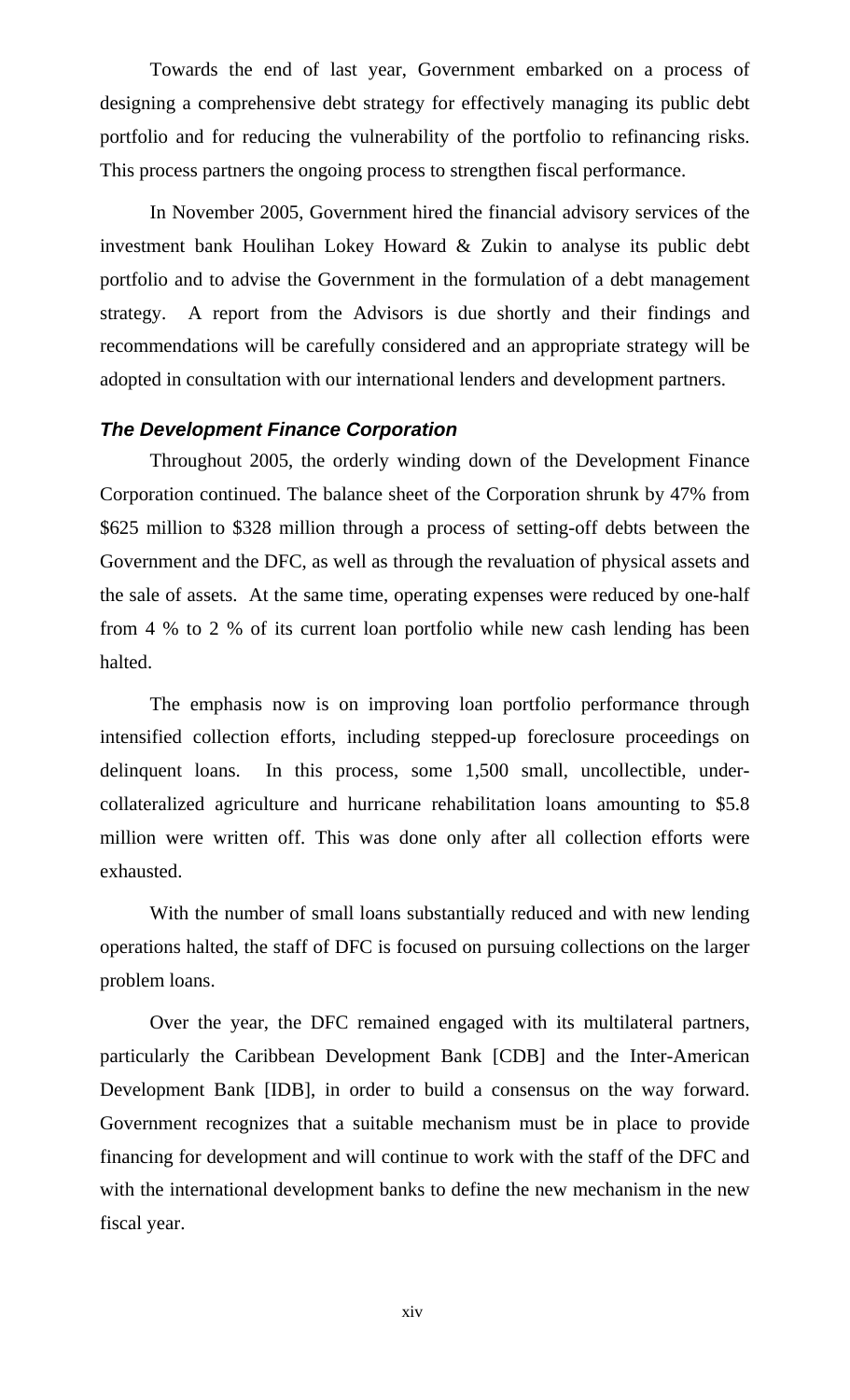The work of the Commission of Inquiry appointed to look into the affairs of the DFC continues and the management and staff of the Corporation have been cooperating fully with the Commission, providing the information required by the Commission in the execution of its responsibilities. Government remains committed to hiring a Forensic Auditor to undertake a Forensic Accounting Investigation of the DFC and, at the request of the Unions, continues to await the submission by the Unions of a proposed revision to the February 11, 2005 Agreement.

#### *Belize Water Services Limited*

The Government in October, 2005, repurchased majority shareholding (82.68% of issued shares) in Belize Water Services Limited from CASCAL B.V. at a price of US\$24.8 million. Of this purchase price, U\$\$14.9 million was paid in cash while the balance of US\$9.9 million is to be paid over the next four years with interest at 10% per annum. As security for the payment of this balance, Government pledged 13,229,020 shares in BWSL representing the shares not yet paid for by Government.

Immediately after the purchase of the shares, Government assumed control of BWSL and has retained all local management and staff.

In late November, 2005 Government offered all the repurchased shares (including the pledged shares) in BWSL for sale to the general public. The offering closed at the end of February, 2006. Strong interest has been expressed by the employees of BWSL in purchasing majority ownership in the company and the Belize Social Security Board has recently approved a loan to the employees to finance their proposed purchase of the majority shares.

#### *Rationalization of Public Transportation*

Government is also seeking long-term solutions to the disorder in the public road transportation system. When the receivership management of the Novelo Bus Company terminated operations last year, the Department of Transport stepped in and implemented temporary arrangements to schedule bus runs, while stepping up the monitoring of the bus system for compliance with public safety requirements. While this intervention has brought some improvement in the provision of bus services, this is just a temporary arrangement.

We are also laying on the table in the House today, a resolution seeking approval for Government to purchase the Novelo Bus Terminals country-wide. These terminals are being reopened to the public under the temporary management

xv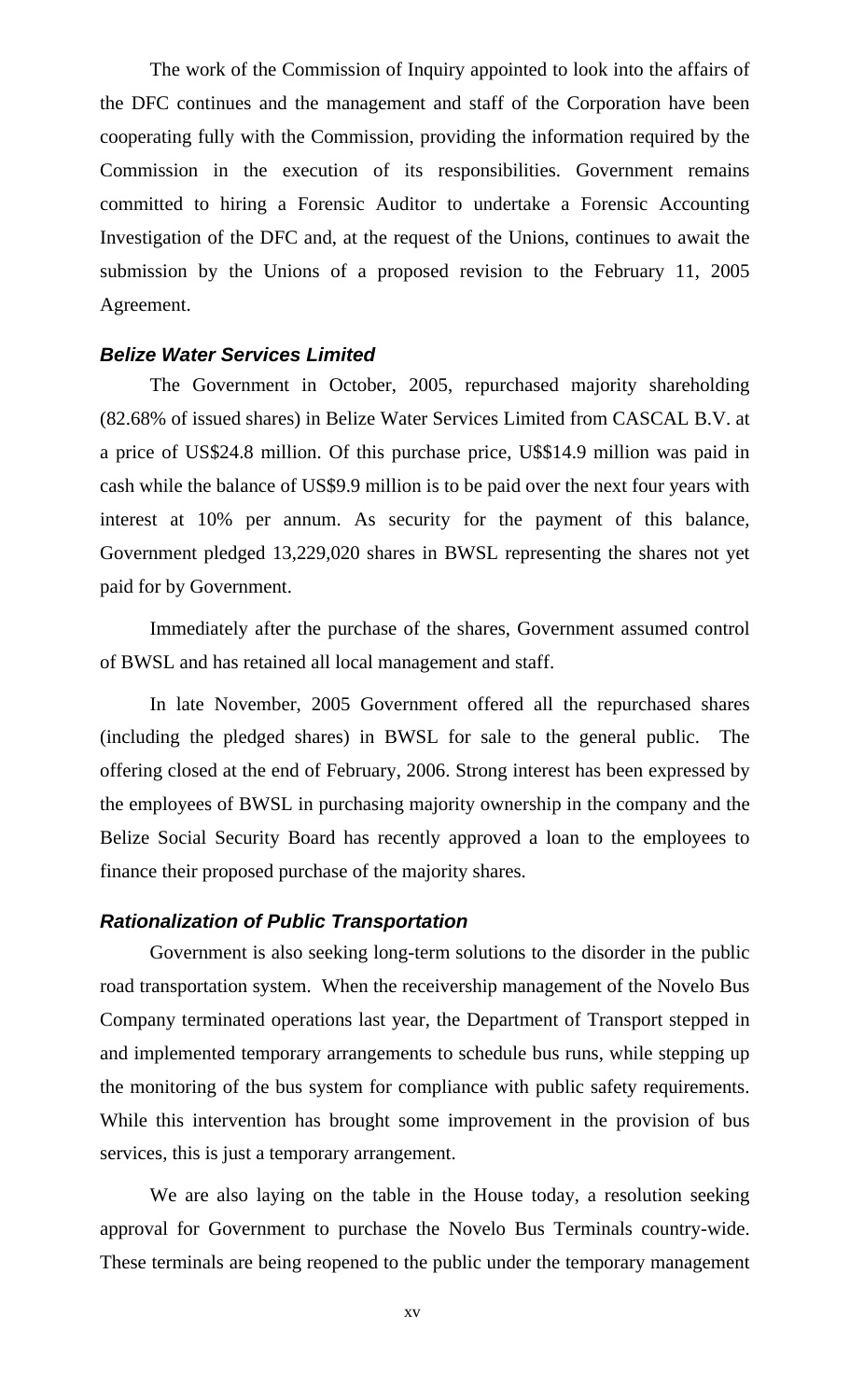of the Department of Transport. Early in the new fiscal year, Government will bring to the National Assembly, proposals to establish a National Transportation Authority to regulate and supervise the road transportation system, including the sale of bus routes, and the management and operation of bus terminals countrywide.

It is not the intention of this Government to allow any one entity to monopolize the bus transportation system. Neither is it the intention of this Government to unilaterally deprive any municipality of the revenue that it is earning from licences and fines. What is needed, is for the agencies involved in regulating and monitoring public transportation to sit around the same table and agree on the common objective: a transportation system that is safe, dependable and affordable everywhere in this nation.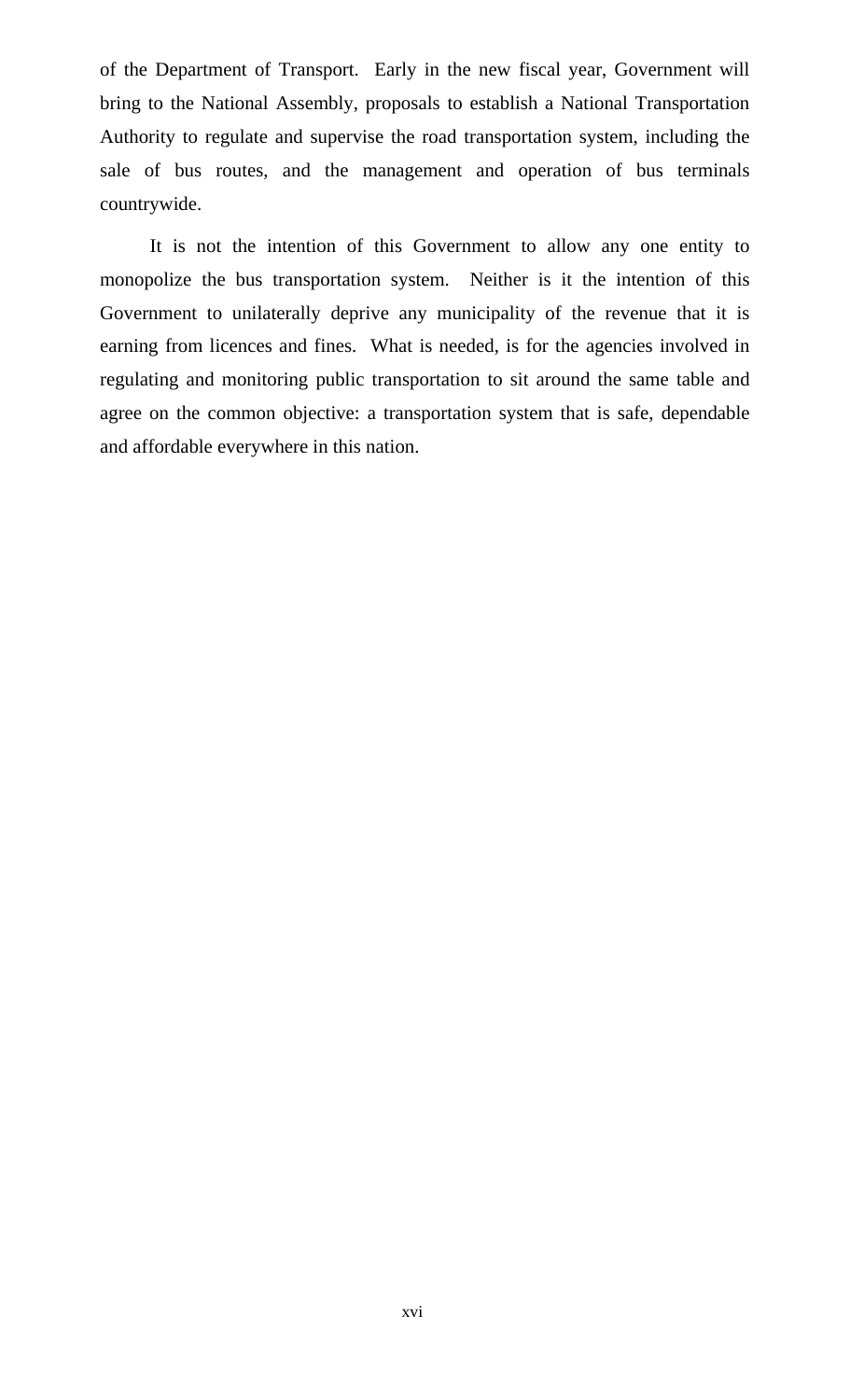#### **BACKGROUND TO THE BUDGET PROPOSALS**

#### **FOR FISCAL YEAR 2006/2007**

As I said at the beginning of this presentation, fiscal year 2005/2006 has been a difficult one. But it was also a year in which my government took tough decisions to right the ship of State by engaging civil society as never before in a continuous dialogue aimed at improving good governance and increasing the participation of people in the decision-making process; and by taking the steps necessary to put our financial house in order and strengthen the institutions designed to ensure transparency and accountability.

When the People's United Party Government came into office in 1998, we embarked on a policy driven by the need to grow the economy. This was the mandate of the people who had voted out the UDP Government because of its contractionary policies, which had stifled economic growth leading to stagnation, massive unemployment and hopelessness.

The PUP Government set out to stimulate the economy by investing significant public funds in major infrastructure projects and housing financed by loans and privatization proceeds. At the same time we sought to promote private sector development through enhanced development incentives and creation of Export Processing Zones and Commercial Free Zones as mechanisms for job creation. As a result, there was and continues to be healthy growth in the Belizean economy.

 Unfortunately, several things, some external and others originating internally, occurred which caused these policies to produce unintended and undesirable consequences.

Among the external factors which adversely impacted on our economy were the several major hurricanes which affected Belize, the systematic erosion of preferential markets, the weakening prices for our traditional agricultural products and the rise in petroleum prices to unprecedented levels. These factors interrupted domestic production, weakened export performance, and put pressure on our balance of payments.

The internally generated factors arose from Government's initiatives to expand the economy by assisting in arranging financing for businesses and by privatizing several entities. On their part, certain private sector counterparts failed

xvii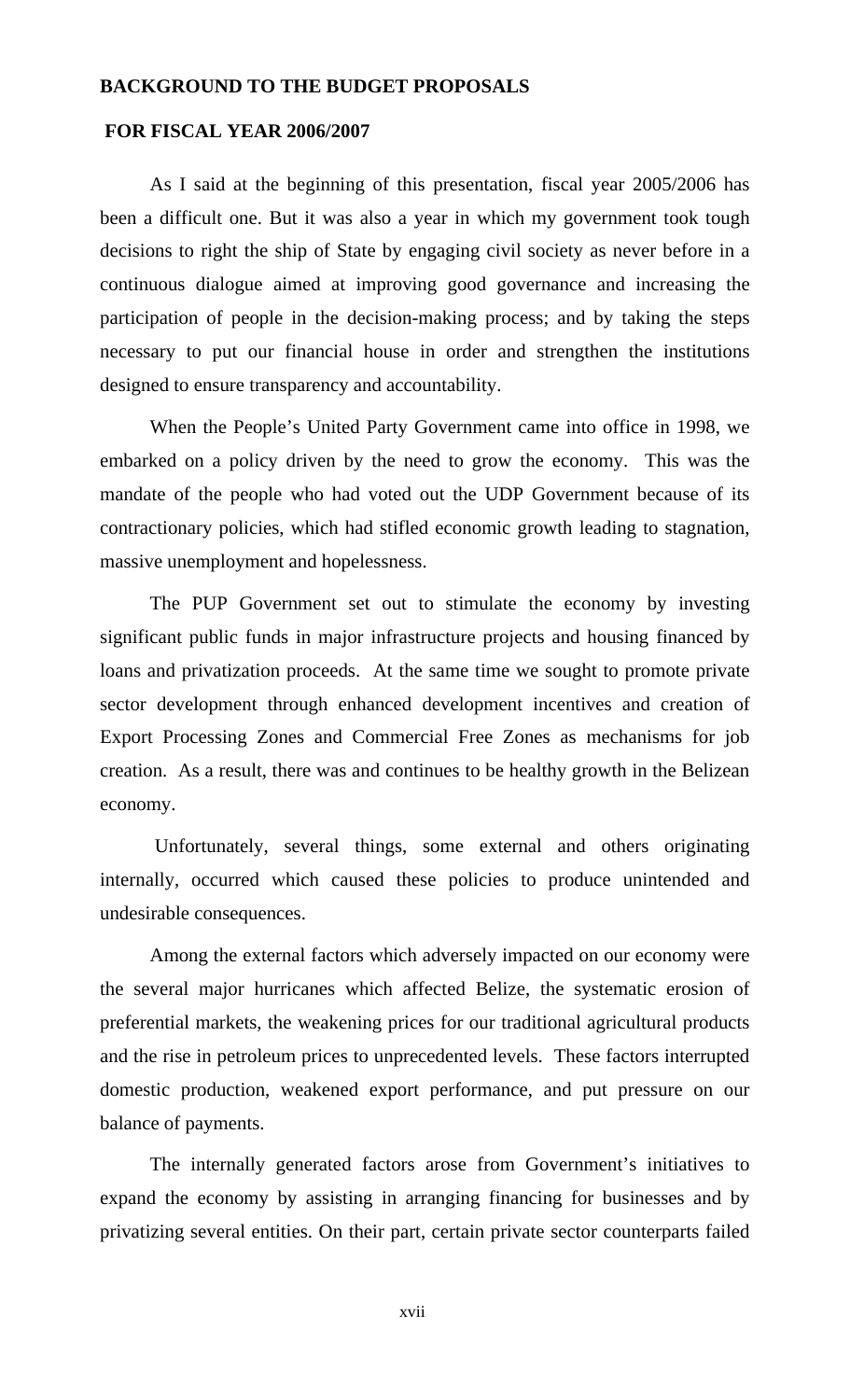miserably, running up heavy debts and mismanaging their enterprises, raising the question of corruption and good governance.

As private sector counterparts did not or could not repay their loans, Government went deeper into debt and over time it became increasingly difficult to meet debt payments while at the same time finance the projects necessary to improve the social and economic well-being of our citizens.

Although a lot has been done, and the infrastructure is there to prove it, public finances became more difficult to sustain. Government was forced to curtail operating expenses and reduce expenditure on projects that would otherwise benefit the majority of citizens. Today, eight years later, we need to rethink the policies which we must pursue to ensure a better future for Belize.

The global economic system has changed considerably. At the same time that Belize is losing its traditional markets, our per capita GDP has grown so high as to preclude access to concessionary financing. We are part of that globalized world that has to, and is expected to, fend for itself, notwithstanding the uncertainties created by the uneven impact of the World Trade Organisation, which is more concerned with making international trade free than with making it fair. We have to depend on our own resources and on our ability to access the international financial markets at affordable rates.

The policies that might have worked in 1998, will not work in 2006. New policies are needed and we have already done considerable work, during the last year and a half, to set the stage for a change in policy.

#### *Implementing Policy Change – Laying the ground work*

#### **Improving Financial Management and Accountability**

In the area of financial management and transparency of Government's financial affairs, we have passed into law the Finance and Audit [Reform] Act [2005], which set new standards of financial accountability. But there is more work to be done to ensure that both the spirit and the letter of the legislation are observed, including the proper functioning of the Public Accounts Committee of this honourable House.

To facilitate this process, the Accountant General's Department has done a tremendous amount of work to bring Government's financial accounts up to date. Whereas these financial accounts were delayed for many years, during this fiscal year, the Accountant General completed statements for fiscal years 2002/2003,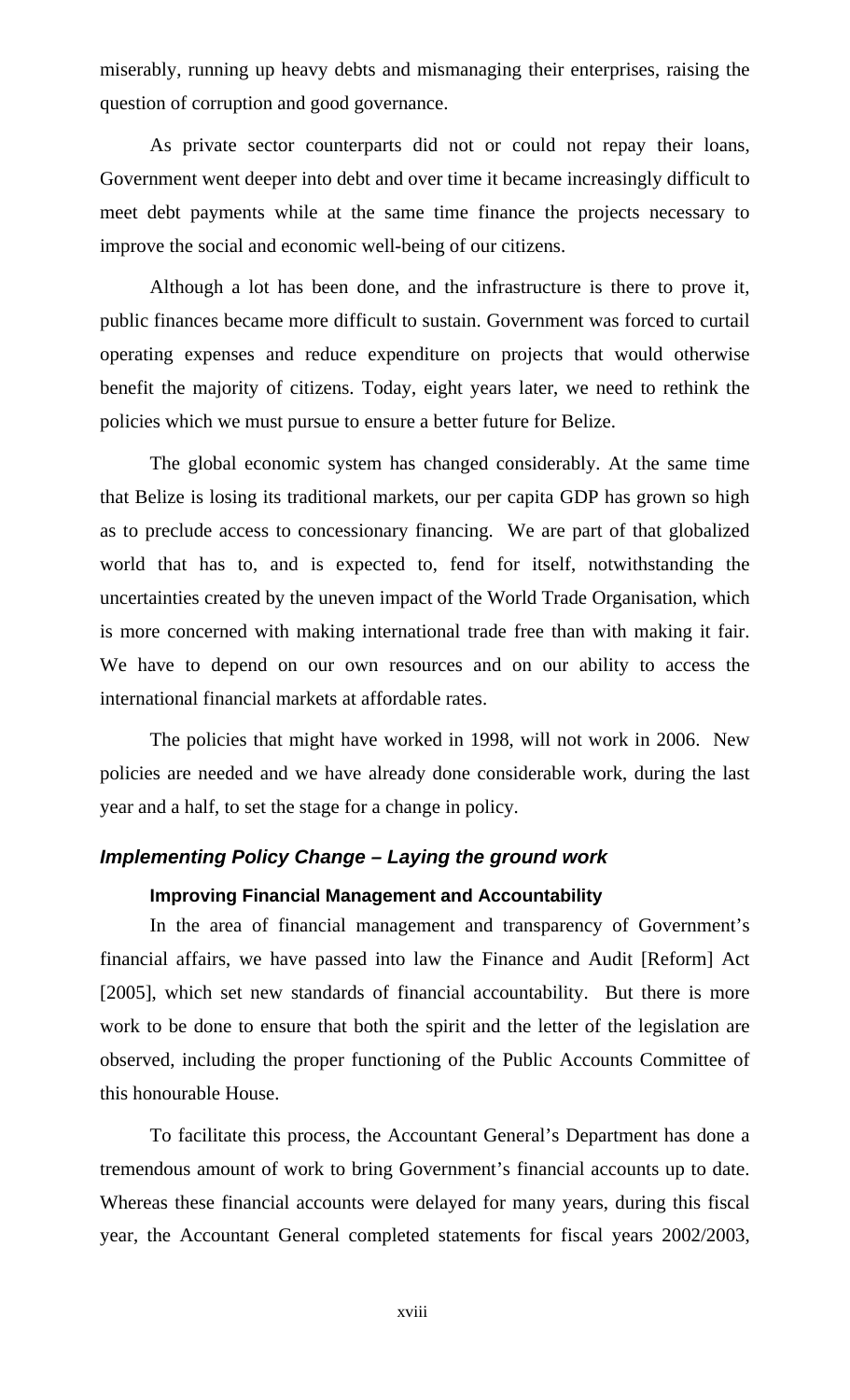2003/2004 and 2004/2005, and these were submitted, in December 2005, to the Auditor General's Office for audit examination.

The Accountant General is also developing a process of preparing monthly statements of accounts which will allow annual financial accounts to be routinely completed well within the time required by the Finance and Audit [Reform] Act, beginning with the financial accounts for fiscal year 2005/2006.

This means that for the first time in more than a decade, the Accountant General will be in a position to comply with the financial reporting requirements of the law.

We have also been streamlining the budget format to better conform to international standards. The draft estimates of revenue and expenditure 2006/2007 demonstrate that substantial work has been done to review and revise the budget format and the statistics that emanate from the fiscal accounts. Allied to this, is the practice begun in this fiscal year to publish summary reports on fiscal performance on a monthly basis. This regular reporting is not only a part of the accountability process, but also a key mechanism to provide data to the local and international community for decision-making.

A key undertaking of this process of strengthening transparency is the ongoing work to transform the Central Statistics Office [CSO] into an autonomous and top quality statistical institute. In January 2004, the CSO was removed from under the direction of the Ministry of Finance as a first step in the direction of removing any perception of ministerial direction of the statistics produced. We also, shortly after doing this, confirmed to the international community that Belize wished to ascribe to the General Data Dissemination System, which sets international standards for preparation and publication of economic information. The Central Statistics Office has responsibility for this process and I am informed that much progress has been made in this undertaking.

Early in the new fiscal year, we will move further towards autonomy by bringing to the National Assembly a bill to establish the Central Statistics Office as an independent institution. In preparation for this, the staff of the Statistics Office has led the way in learning how this has been accomplished in other countries, including those in the Caribbean region, that have established independent Statistics Institutes. This process has been helped by several international agencies that have provided resources for the preparation of a strategic plan for the transition to a statutory body. At the end of the process, the objective is to have an

xix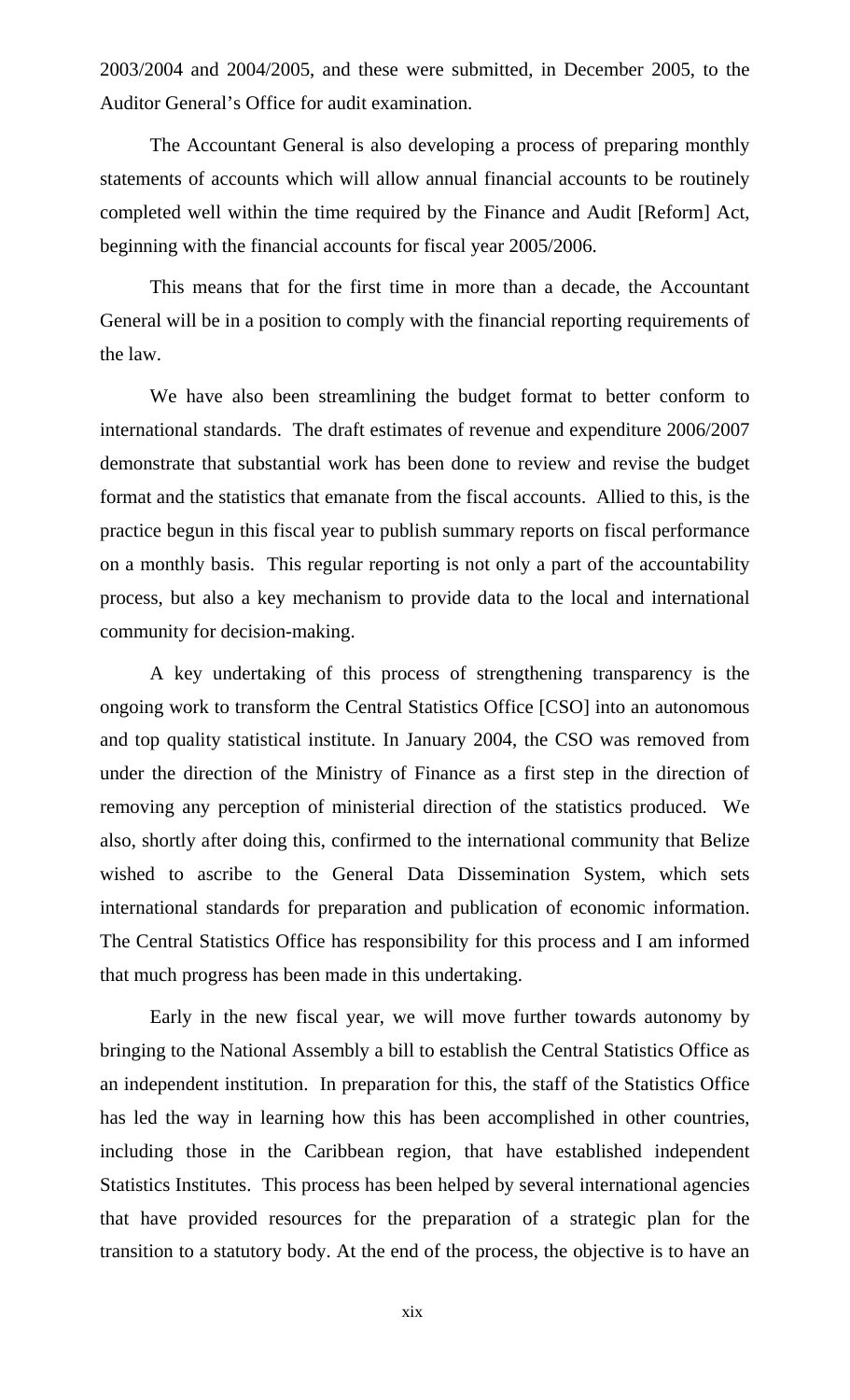independent, professional, top quality agency to be responsible for preparation and dissemination of information on all aspects of our social and economic life.

# **Strengthening of Oversight Institutions**

This year, we have also intensified the process of strengthening the Office of the Auditor General. That Office has almost completed its move to Belmopan. Its staff has benefited from a first round of training in Value for Money Auditing and proposals are on the table to upgrade the staffing positions of that Office to promote greater qualifications and retention of staff. These matters are the focus of consultations between the Office of the Auditor General and the Ministry of Finance with a view to ensuring that resources are available to continue the work of strengthening this key oversight office in the upcoming fiscal year.

Work has also been underway to facilitate the work of the Integrity Commission by preparing office accommodations and providing full time staff, so that the operations of that Office can take on the permanence that is required. This work will also continue in the upcoming fiscal year.

# **Consulting with People to Define a Poverty Elimination Strategy**

Even as our economy grew by unprecedented rates since 1998, the evidence indicates that this growth has not translated into a reduction in poverty levels in our vulnerable communities. There is no interpretation that can be put to this reality, other than there is growing inequality in our country. This is not a trend with which we can ever be comfortable.

We accept that economic growth is a precondition for poverty reduction, but do not believe in the orthodoxy that economic growth translates naturally into poverty reduction. Left to itself, economic growth will not be equitably enjoyed, and to the extent that growth is skewed to one sector of the economy or society, it may actually be accompanied by increasing poverty. We firmly believe, therefore, that there is need for well-planned interventions to ensure that poverty is attacked at its roots.

During this current fiscal year, technical officials of various Ministries spent much time consulting with the communities in the poorest parts of our country to listen to their needs. Following these consultations, Cabinet, for the first time, met in the Toledo District to focus on the needs of that district as articulated by the communities, and approved a plan of action to address these needs. This plan of action has been mainstreamed into the budget allocations of various ministries, to cover such priority needs as renovations to health centers and school buildings,

xx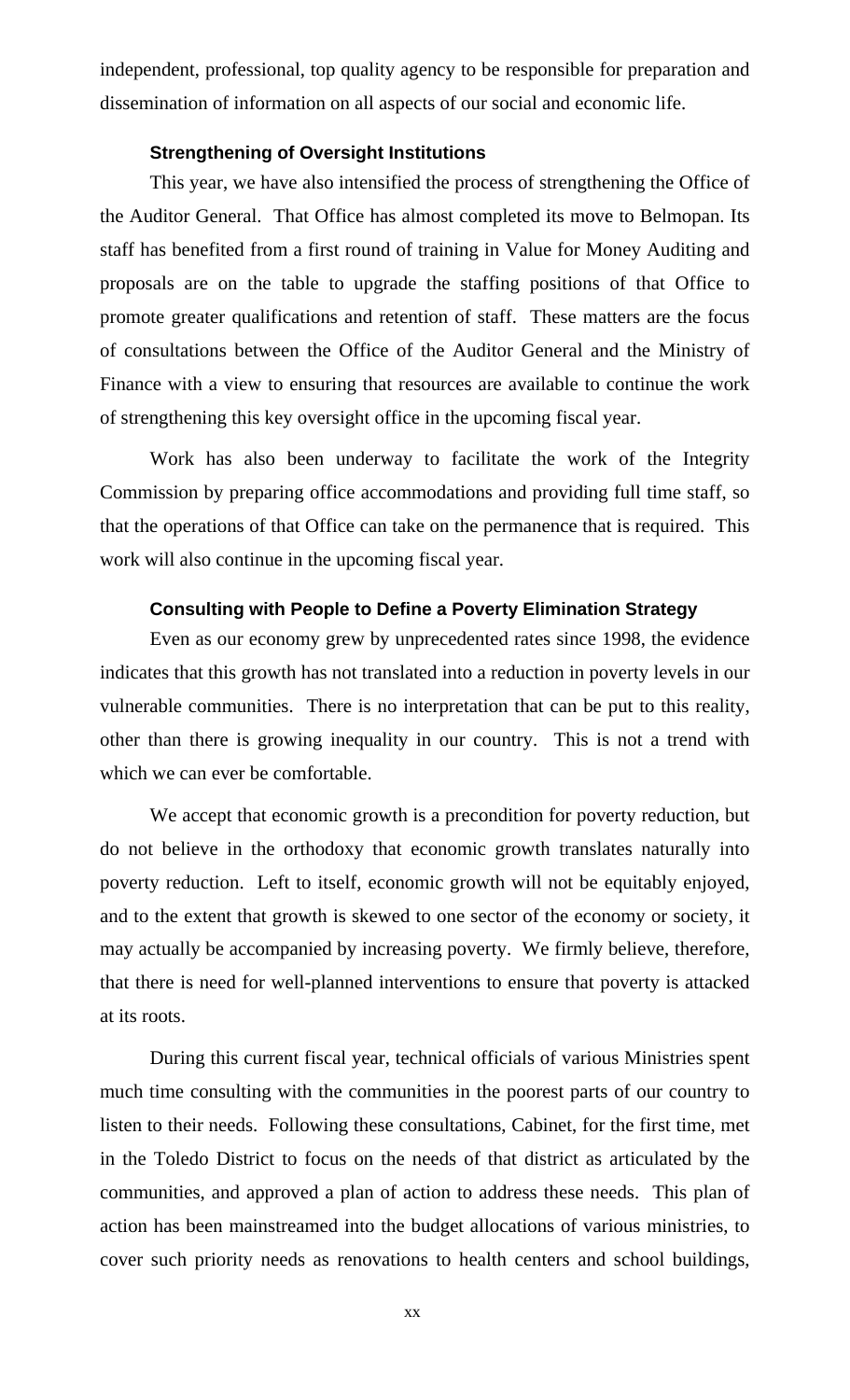implementation of rudimentary water systems and rural electrification. In addition, funds have been identified to undertake the first phase of surveys and land titling in those communities where individuals want individual titles to their land rather than maintaining communal land.

This is the way of developing and implementing policies that this Government will follow. Our policies have to be informed by the knowledge, the needs and the aspirations of the people. We intend to continue to consult and to seek to strengthen the mechanisms for consultation.

In the case of Southside Belize City, a broad-based oversight committee has been established, including the Area Representatives of both political parties, the Belize City Council, community leaders as well as the Ministry of National Development and the Ministry of Works and Transport. This committee has worked to ensure that the Southside Improvement Project - which has already begun to be implemented but will be accelerated in the upcoming fiscal year – meets the expectations of the beneficiaries of the project. We expect that during its implementation, the oversight committee will continue to work to ensure that the project keeps on track.

This is a huge undertaking with an initial planned expenditure of \$47 million over 4 years. The first major financing agreement that underpins this project is also being tabled in the House of Representatives today for approval.

# **Promoting Enterprise Development**

An effective and lasting way to eliminate poverty is to create conditions for enterprises to develop, thereby creating livelihoods for the owners of enterprises and the people they employ. It is widely accepted that micro, small and medium enterprises create more jobs per dollar of investment. More than that, our consultations have revealed that many people in poorer communities have good business ideas or are already operating micro businesses but require small amounts of financing or some strategic advice to allow their businesses to grow and to provide them with comfortable standards of living.

Government, therefore, has made the promotion of micro, small and medium enterprises a key element of the fight against poverty. Three important initiatives that will support such enterprises will come on stream in the next fiscal year.

First, Government will begin to implement the European Union funded Rural Development Project that will have as a major objective, the promotion of enterprises in the rural areas of all the districts of Belize. This multi-year project

xxi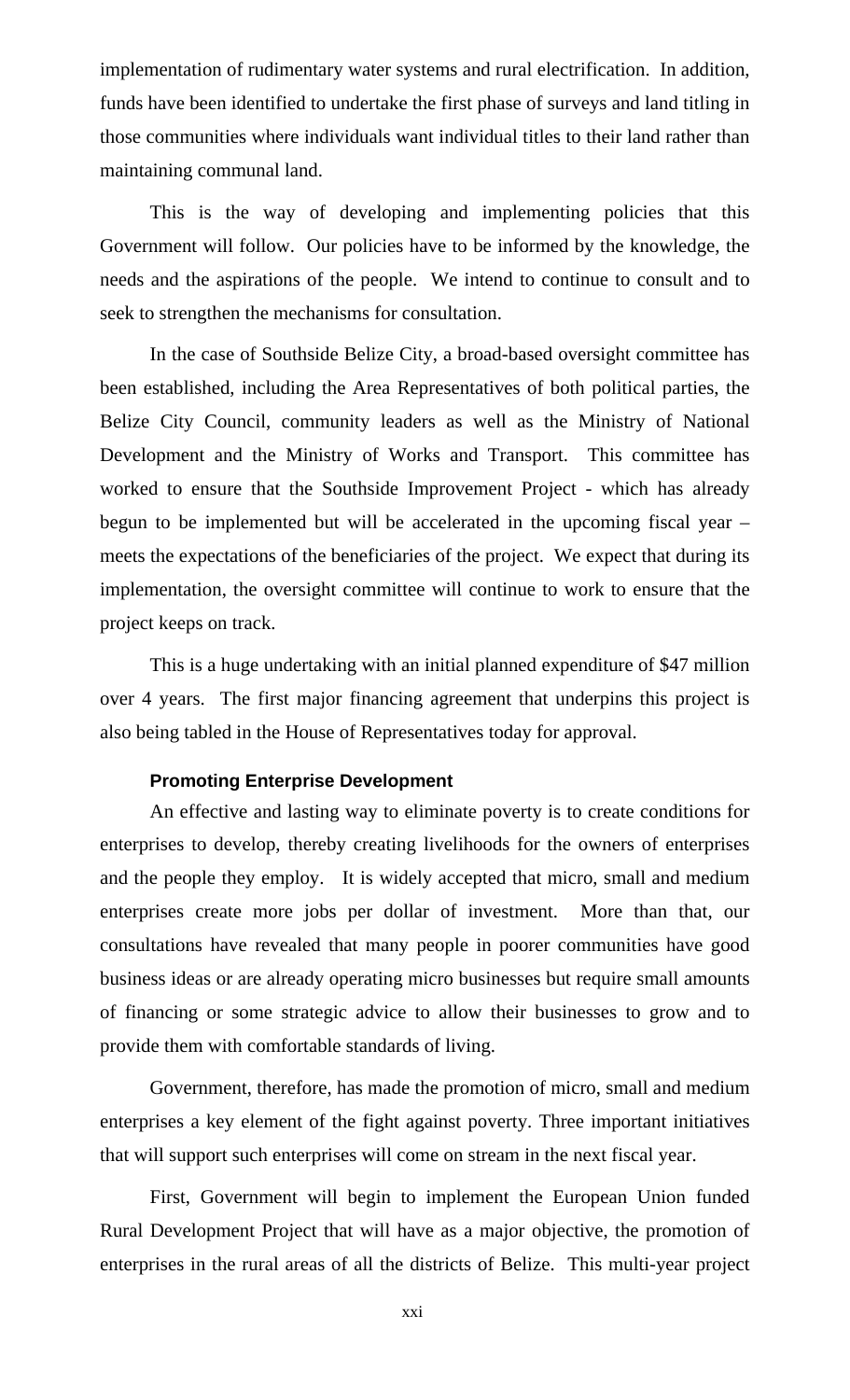will also provide agricultural support services, community development initiatives and basic economic infrastructure such as farm roads and bridges.

Secondly, BELTRAIDE will shift its emphasis towards development of local enterprise and focus on the implementation of an export policy that is intended to assist Belizean producers to access international and regional markets. This effort will target small and medium enterprises.

Thirdly, the Belize Tourism Board is leading the way towards developing Community Tourism as a mechanism for ensuring that the benefits of the expanding tourism industry are shared more equitably.

Tourism is the leading economic sector of Belize with great potential for all Belizeans to benefit. We are strongly supporting the work of the BTB and other tourism stakeholders to make Tourism a national priority.

As a central part of its Master Plan for the development of tourism on a sustainable basis, the BTB will place major emphasis on promoting small and medium tourism enterprises and the transformation of whole communities into tourism destinations, thereby ensuring that local communities are not relegated to menial jobs but become real stakeholders and full partners in the industry.

We intend to bring several other important new initiatives to the National Assembly during the upcoming fiscal year.

# **Protecting our Cultural Heritage**

The first of these initiatives reflects the commitment of this Government to cultural preservation. Early in the new fiscal year, Government will bring to the National Assembly, legislation to establish a Trust Fund for Cultural Preservation. This Trust Fund will create a mechanism to protect and preserve our cultural heritage in much the same way that the Protected Areas Conservation Trust [PACT] works to protect our natural environment. The central idea is to require that the National Institute of Culture and History, pay into the trust fund a fixed percentage of the entry fee collected from visitors to Belize's heritage sites. Individuals, community groups and institutions would be able to apply to this trust for funding projects intended to preserve aspects of Belizean culture and heritage.

#### **Developing the Housing Sector**

The second initiative that we will bring to the National Assembly next fiscal year, is the establishment of a National Housing Corporation to merge the various existing public sector housing initiatives into one agency with public and private sector participation. This initiative would see the Government limit its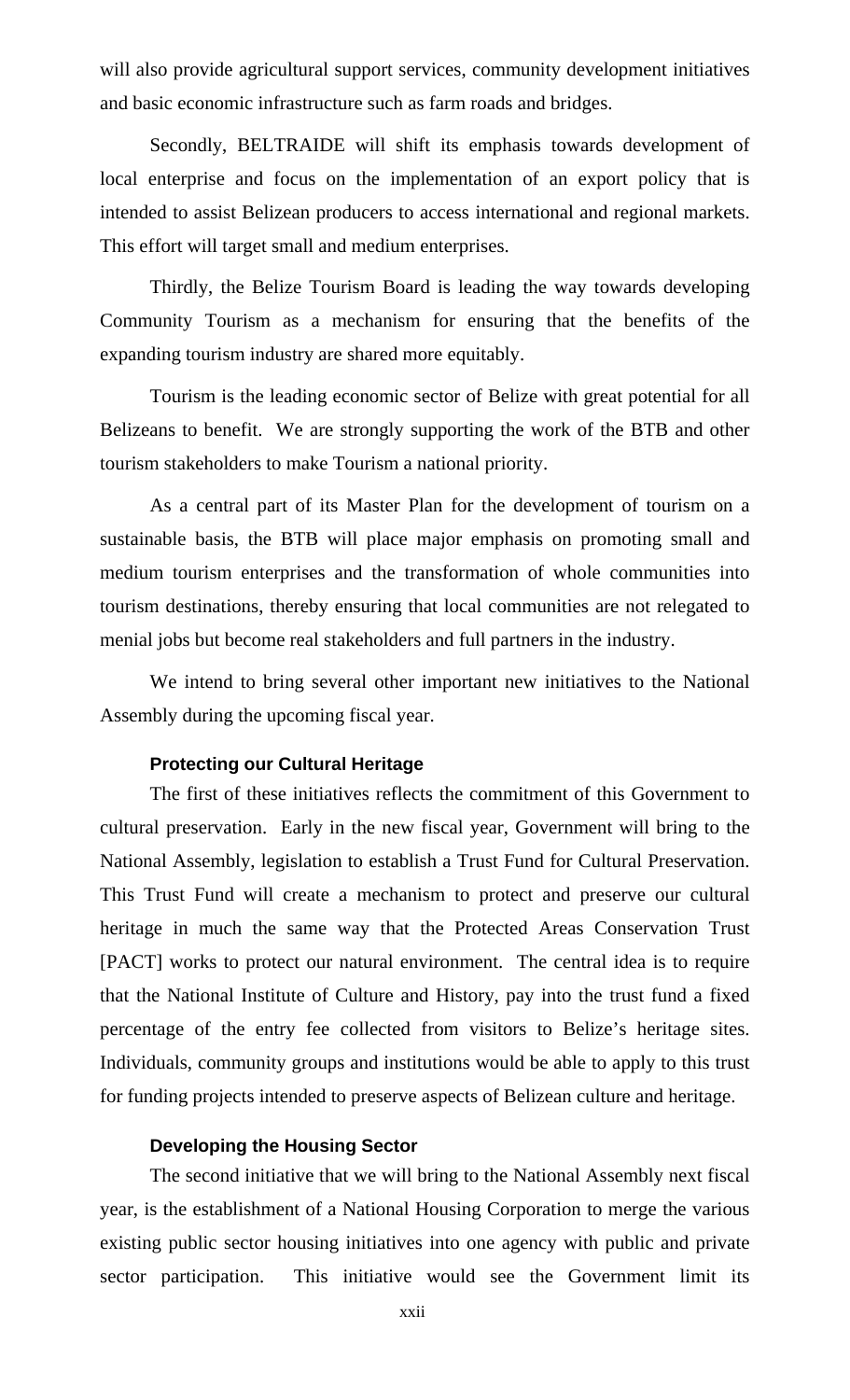intervention to regulation, by the Ministry of Housing, of the housing sector, including the establishment and monitoring of building standards, and urban planning. The new entity would be endowed with Government's existing housing stock at current market values, and possibly the remaining performing loan portfolio from the Development Finance Corporation. Other public sector agencies and the private sector would be invited to participate in this new entity. It is envisaged that this new entity, managed by an independent board, would breathe new life and coherence into the housing sector, particularly low and middle income housing.

#### **Promoting the Use and Development of Renewable Energy**

In 2005, Belize, along with the rest of the oil-importing world, suffered the consequences of an unprecedented rise in the price of petroleum products. In 1998, the price of oil was less than US\$15 a barrel and exceeded US\$70 at its peak in 2005. This had a major impact on the economy of Belize. High fuel prices increased production costs in the private sector, pushed the inflation rate higher, increased the costs of Government operations and eroded tax revenues.

We will bring to the National Assembly in the upcoming fiscal year, proposals to promote the increase in the use of renewable energy, including wind and solar energy, as a way of reducing the dependence on imported petroleum products while at the same time protecting the environment.

Government has already supported the plans of the Belize Sugar Industries Ltd. to develop a cogeneration plant to use the bagasse by-product of the sugar industry to generate electricity for the national grid. This project also increases the earnings from cane production thereby improving the future prospect of the sugar industry in the face of the dismantling of the preferential market for sugar.

Government has been implementing a solar energy project for the provision of electricity to the residents of San Benito Poite. This project is completed and in the coming year, we will be implementing a similar project in Dolores – also in the Toledo District. Through these projects, villages that are too distant from the electricity grid to make connection affordable, have the prospect of using electricity from the sun to provide light and power for basic appliances.

 A mini hydro-electric supply system in the south of the country is shortly to come on stream adding another supply of alternative energy to the national grid and thereby helping to reduce the dependence on imported oil.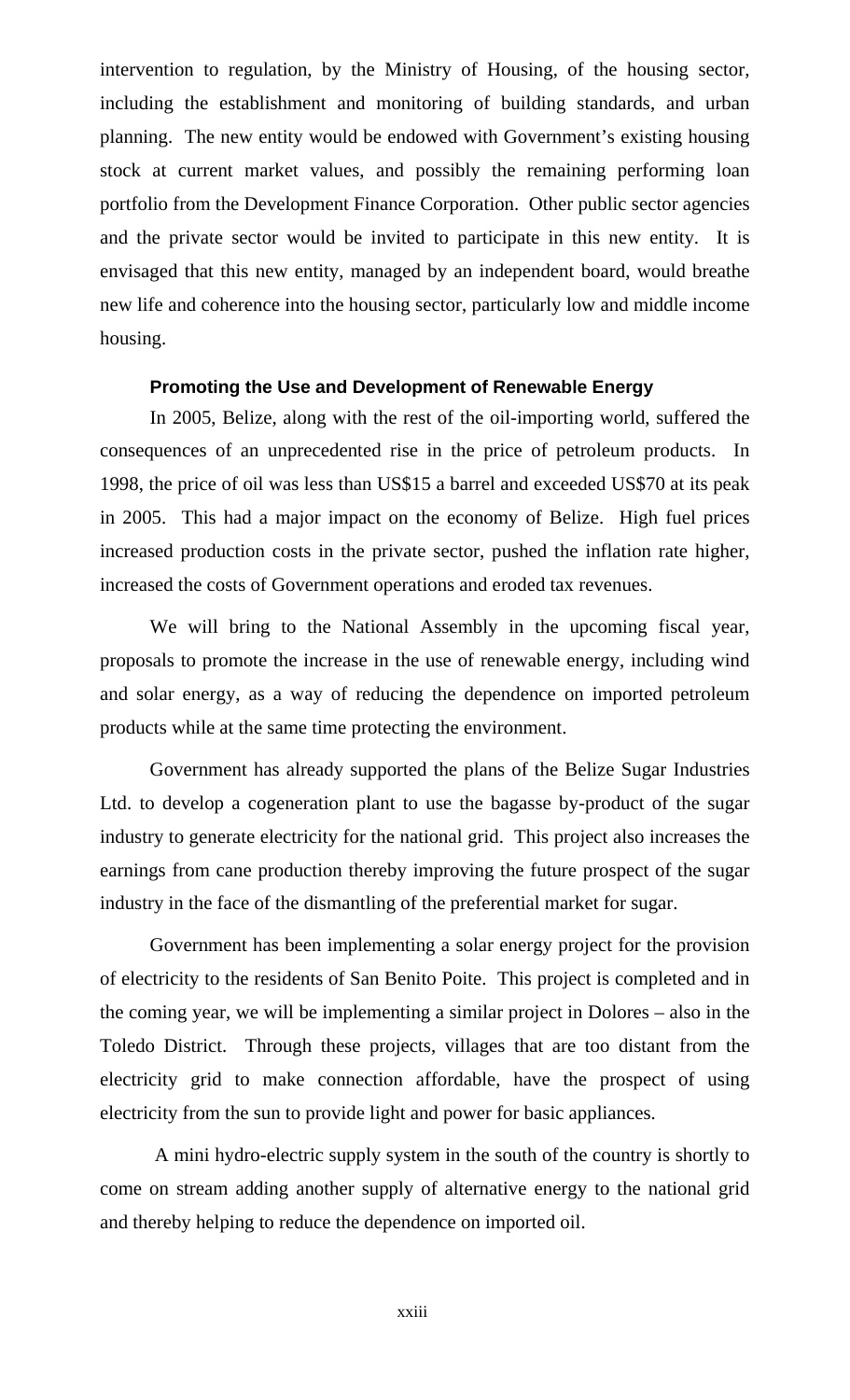There is hope that the emerging oil industry in Belize will reduce our dependence on oil imports, save foreign exchange and contribute to Government revenue. The company is still in the production testing phase during which several things have to be determined. The quality of the oil has to be confirmed in order that the international oil market can recognize it and price it as "Belize" crude; the size and rate of extraction of oil reserves need to be established through scientific testing.

So far, the crude oil that has been extracted and sold has been from the production testing phase. Once the quality of the oil, the size of reserves and the rate of extraction have been established, we will be in a better position to assess the contribution of the oil industry to Belize's economy. We should have answers to these questions and be in a position to begin to quantify the economic impact of the oil industry early in the coming fiscal year.

We have, therefore, not included in the draft Budget, any assumptions of revenue inflows from this industry. Similarly, the Central Bank has not included any assumptions of foreign exchange inflows into its estimates of balance of payments. We will revisit our projections when complete information on the potential of the oil industry is available. We think it is wiser not to count our chickens before they are hatched.

In the meantime, we are strengthening the Geology and Petroleum Office, by appointing new and trained staff and by acquiring oil industry expertise, to review the legal framework for the industry.

What this Budget is signaling, in short, is a shift away from the policy of facilitating large private investments in the hope that these would provide jobs and improve the lives of a majority of our people, to a policy of investing directly in people through improved education and health, promotion of small and community enterprises, and consulting with people to define strategies that will reduce inequality and poverty. At the same time, we are moving to restructure State institutions to make them more responsive to the needs and aspirations of the majorities and addressing the major challenges posed by the high cost of energy, the worsening terms of trade and the negative economic and cultural effects of globalization. It is with these goals in mind that we prepared the budget proposals for fiscal year 2006/2007.

# *Budget Proposal for Fiscal Year 2006/2007*

Achieving and maintaining an Overall Deficit target below 3% of GDP remains the over-arching objective of financial management of the budget.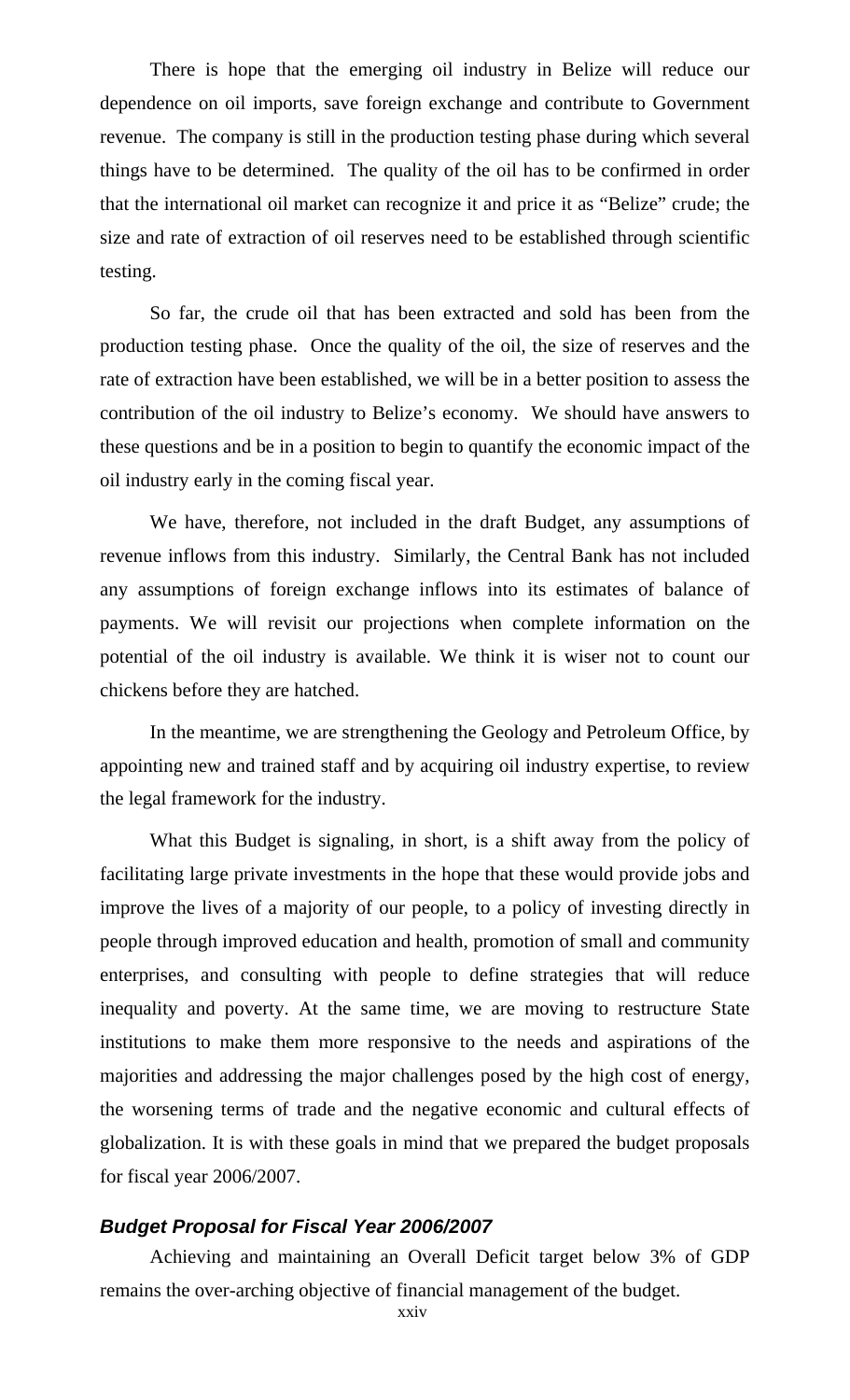The budget proposals for the coming fiscal year continue to emphasize health, education and poverty alleviation. Therefore, the portfolios and projects which address these concerns will continue to receive the greater share of proposed allocations in the next fiscal year.

Government will continue to exercise control over the expansion of staff complement. The staff containment policy continues to be in place and, as in the budget presented last year, this budget limits the creation of new positions only to indispensable positions in priority areas.

The budget is predicated on the basis that GDP will grow in real terms by between 2.5% – 2.8% in calendar year 2006. The Central Statistics Office [CSO] has confirmed that it estimates GDP to have totaled \$2.214 billion in current year prices in calendar year 2005. For the purposes of the budget, the CSO has prepared projections of GDP in fiscal years 2005/2006 and 2006/2007 to facilitate estimates of the fiscal deficit to GDP ratio. The CSO has estimated GDP at market prices for fiscal year 2005/2006 at \$2.254 billion and for fiscal year 2006/2007 at \$2.414 billion. This translates into growth in GDP at current market prices of 7.2%. These are the numbers which are used in the calculation of the fiscal deficit as a proportion of GDP.

The budget presumes that economic growth, as indicated by expansion in GDP in current market prices, would naturally produce around 7% growth in revenue collections. In addition, there should be some improvements in revenue administration which would add to total revenue collections. The repeal of the Sales Tax with effect from July 1, 2006 and the introduction of the General Sales Tax from that date is conservatively estimated to be revenue neutral. There is no new revenue measure in the 2006-2007 budget.

Emphasis will continue to be placed on expenditure control in order to reduce the Overall Deficit to the targeted level.

These budget proposals also seek to make further improvements in the classification of financial transactions. In the budget for the fiscal year 2005/2006, the Capital III account was thoroughly reviewed and projects and activities which were not capital investment projects financed from foreign resources were reclassified as either Capital II or Recurrent Expenditure in keeping with the international standards of classification as set out in the Government Finance Statistics [GFS] manual. In the budget proposals for the upcoming year, the Capital II account has been reviewed and activities that are wholly recurrent in nature have been shifted into the Recurrent Expenditure budget. While this may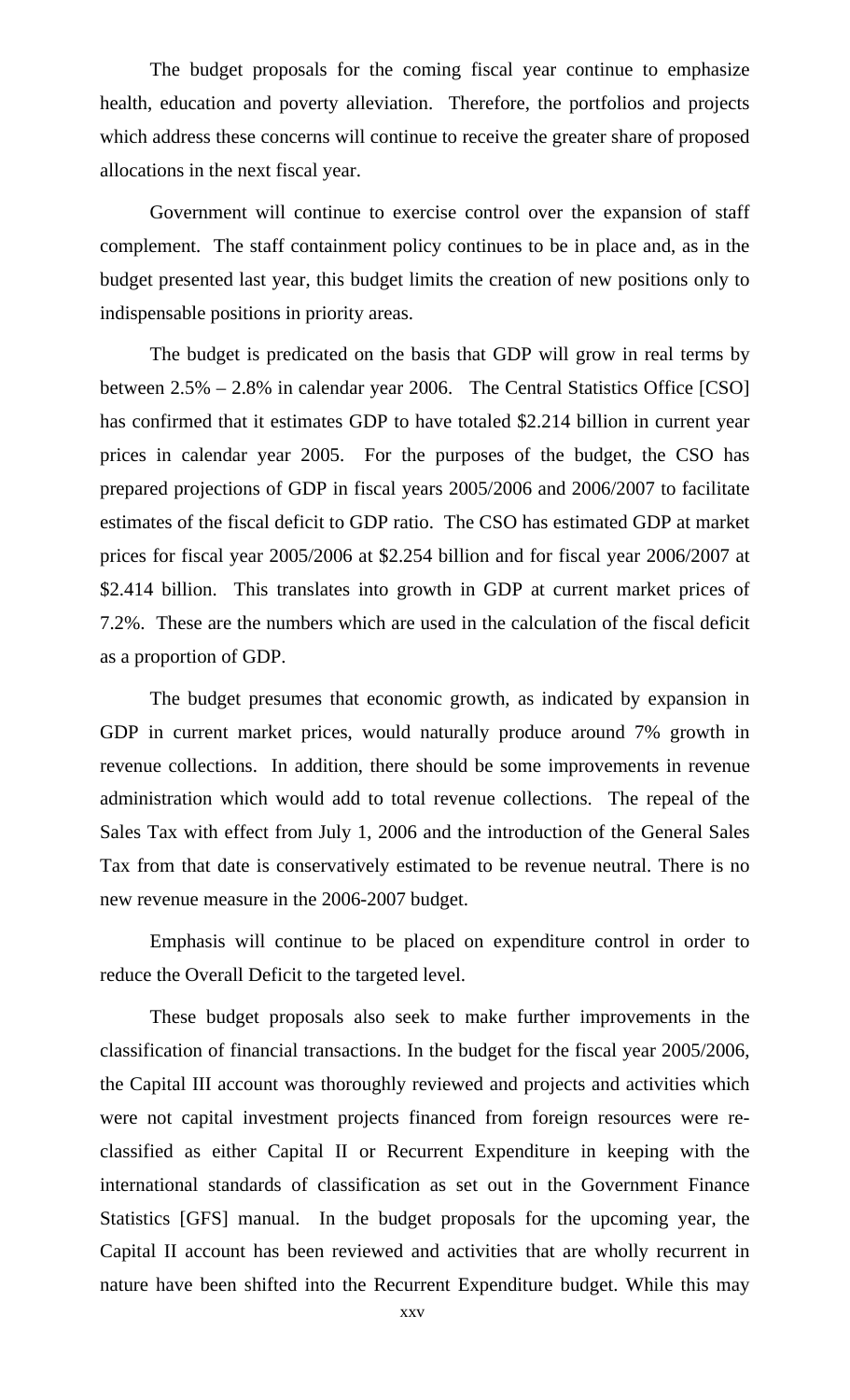make it more difficult to compare the performance of the recurrent and capital budgets during the upcoming budget year with previous years, it will have no effect on either the primary balance or the overall balance.

#### **The Overall Budget**

The draft Estimates of Revenue and Expenditure for fiscal year 2006/2007 propose total revenue and grants of \$598.6 million. This includes Recurrent Revenue of \$562.9 million, capital revenue and debt service receipts of \$27.2 million and grants of \$8.5 million.

The draft estimates propose total expenditure of \$667.9 million. This includes Recurrent Expenditure proposals totaling \$561.9 million, Capital II proposals totaling \$54.2 million and Capital III proposals totaling \$48.9 million. Capital transfers and net lending is proposed to be \$3.2 million.

The levels of proposed revenue and expenditure result in an Overall Deficit of \$69.3 million – equivalent to about 2.9% of GDP. Given the success of the effort to reduce the Overall Deficit in fiscal year 2005/2006 and continuing commitment to achieve medium term fiscal sustainability, the effort to bring the Overall Deficit to below 3% of GDP is expected to be successful in the upcoming fiscal year. Indeed, it is absolutely important that this target be achieved in the upcoming fiscal year.

The projected Overall Deficit for the next fiscal year of \$69.6 million and the amortization payments of a further \$123.0 million is expected to be financed as follows: \$32.1 million in project related loan financing; \$70.0 million in general external financing; \$30.0 million from privatization proceeds, and \$60.0 million in domestic financing. To the extent that additional external funds become available during the course of the fiscal year, the need for domestic financing will be reduced correspondingly.

#### **Estimates of Revenue 2006/2007**

Estimates of Recurrent Revenue collections for the next fiscal year are proposed at \$562.9 million. Of this, \$513.9 million is expected to arise from tax revenue while the remaining \$49.0 million is expected to arise from non-tax revenue.

Taxes on international trade and transactions are expected to total \$176.5 million in 2005/2006 and are proposed to total \$170.4 million in 2006/2007. Lest there be any confusion, the reason for this reduction is a reclassification of Excise Duties from "Taxes on International Trade and Transactions" to "Taxes on Goods,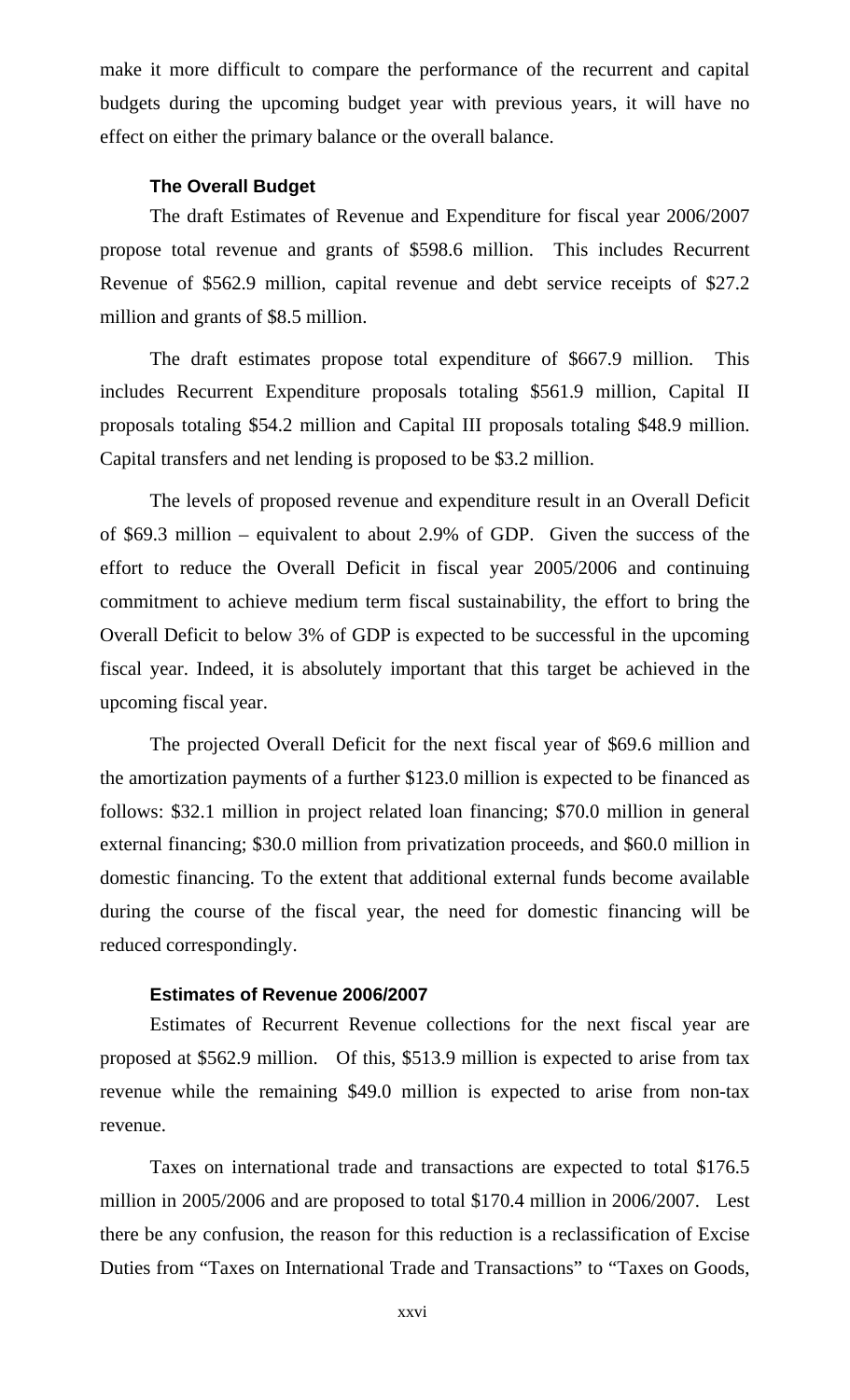Transaction and Services" to reflect the fact that Excise Duties are not charged on imports or exports. As can be seen in the details of the revenue estimates, if Excise Duties were included in the category of taxes as previously classified, the expected growth in "Taxes on International Trade and Transactions" would be about 10% in the upcoming fiscal year.

Taxes on "Goods Transactions and Services" are proposed to grow from an expected \$162.3 million in fiscal year 2005/2006 to an estimated \$202.3 million in the upcoming fiscal year. This includes collections of Sales Tax for the first 3 months of the fiscal year and General Sales Tax for the remaining 9 months. However, it also includes the provision for collections of \$23.9 million in Excise Duties which were previously not classified in this category of taxes. If Excise Duties were excluded from this category of taxes as previously done, this category of taxes in fiscal year 2006/2007 would be expected to grow by less than 10% above the actual collections in fiscal year 2005/2006.

#### **Estimates of Recurrent Expenditure**

The summary breakdown of Recurrent Expenditure proposals indicates that as in previous years, the largest category of proposed Recurrent Expenditure is Personal Emoluments, accounting for 39.7%. These provisions include an allocation for increments for Public Officers on the expectation that these will be reactivated under a meritocracy system on July 1, 2006. Goods and services account for 27.6%, debt servicing accounts for 25.8%, and Pensions account for the remaining 7%. It should be noted that a significant part of the expansion in provision for Goods and Services represents the impact of reclassifying activities from Capital II to Recurrent Expenditure. Even with this reclassification, which resulted in a transfer of more than \$5 million from Capital II to the recurrent budget, it is expected that the Recurrent Deficit of \$20.4 million expected by the end of the current fiscal year will improve to a surplus of \$1.3 million in the upcoming fiscal year. This reflects the projection that while Recurrent Revenues will grow by about 7.2%, Recurrent Expenditure will grow by only 3.2%.

As a general comment, the Ministry of Finance accounts for the largest allocation of Recurrent Expenditure. This largely reflects the Ministry's responsibility to provide for public debt payments and for pensions/gratuities for all persons retired and retiring from the public service. The Ministry of Education accounts for more than 20% of recurrent budget and the Ministry of Health accounts for almost 10% of the recurrent budget.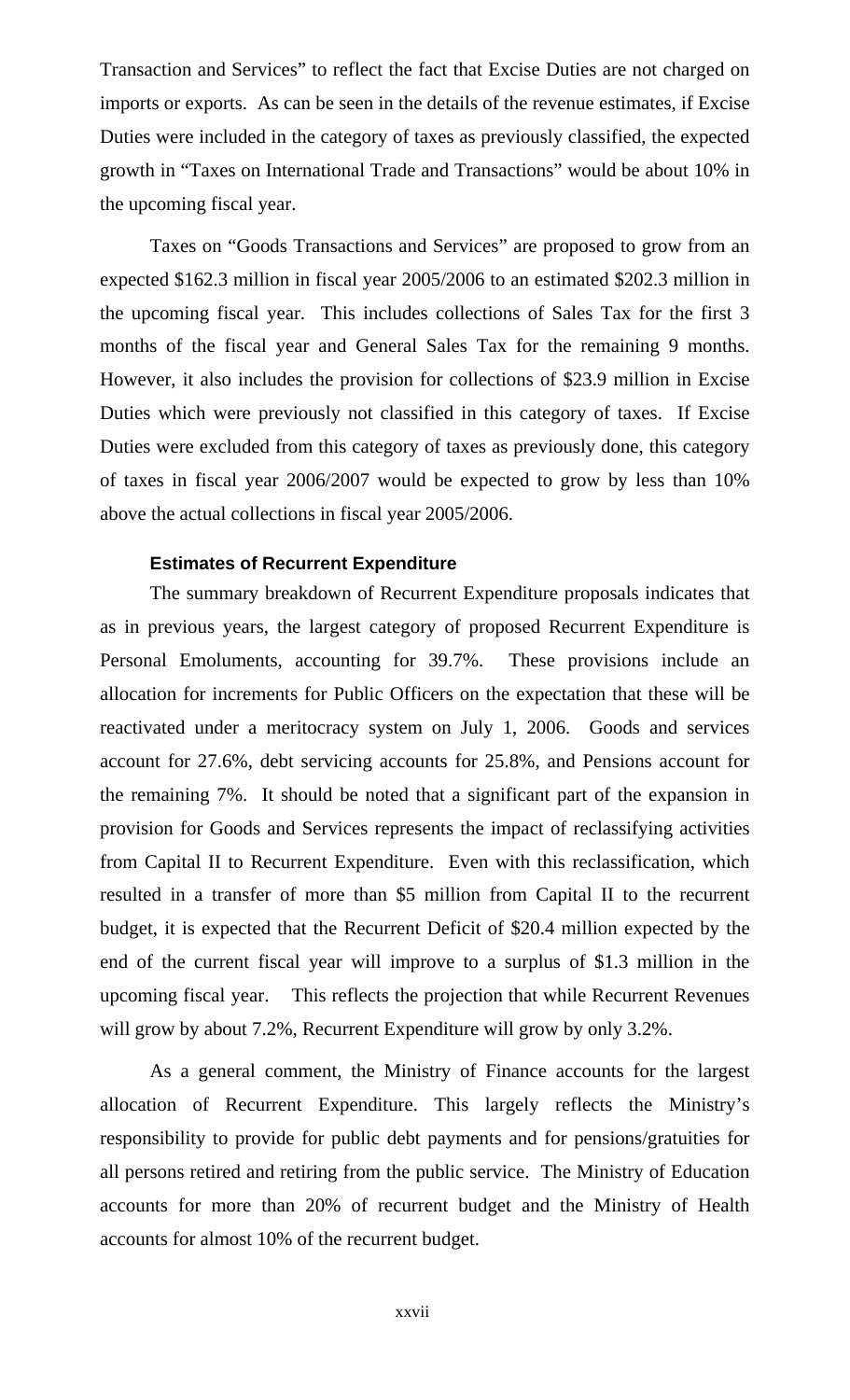#### **Estimates of Capital Expenditure**

These expenditure proposals provide for a modest increase in capital expenditure in the upcoming fiscal year. The proposed Capital II budget includes \$54.2 million in Capital II [locally funded] expenditure including counterpart financing for all Capital III projects that require such financing.

The largest portion - \$13.2 million or 25.7% of the total - of Capital II expenditure is proposed for the Ministry of Education. This includes provision of \$7.5 million for the University of Belize, \$2.3 million for tertiary level scholarships, \$2.0 million in counterpart contribution for the CDB-funded Technical and Vocational Education and Training [TVET] Project as well as a number of smaller provisions for investment in Early Childhood Education, libraries and new classrooms.

The second largest portion is proposed for the Ministry of Works and Transport including provision for significant rehabilitation of the major highways, feeder roads, streets and drains and counterpart contribution for infrastructure component of the Southside Improvement Project. Funds are also allocated to commence the work on the road from Blue Creek to Orange Walk Town.

An allocation of \$6.8 million or 13.3% of the Capital II budget is proposed for the Ministry of National Development to cover counterpart contribution for the Social Investment Fund and Basic Needs Trust Fund [BNTF] projects, rural electrification, rural water supply, BELTRAIDE, the Toledo Development Corporation and the National Institute of Culture and History.

The proposed Capital III budget for fiscal year 2006/2007 totals \$48.9 million in projects financed from loan or grant resources from bilateral or multilateral sources.

The largest provision of Capital III resources [\$18.1 million or 37.9%] is proposed for allocation to the Ministry of National Development. This includes the SIF, BNTF and CDI funded projects in the areas of rural and community development, rudimentary water systems, education and skills training and rural infrastructure, all areas that are crucial in the fight against poverty and inequality. It also includes the Caye Caulker and the Belize River Valley water systems.

The proposed provision for the Ministry of Works includes infrastructure for the Southside Improvement Project and the Placencia Road under agreements with OPEC Fund, the Silver Creek Bridge under agreement with the EU, and the Southern Highway under agreement with the Kuwaiti Fund.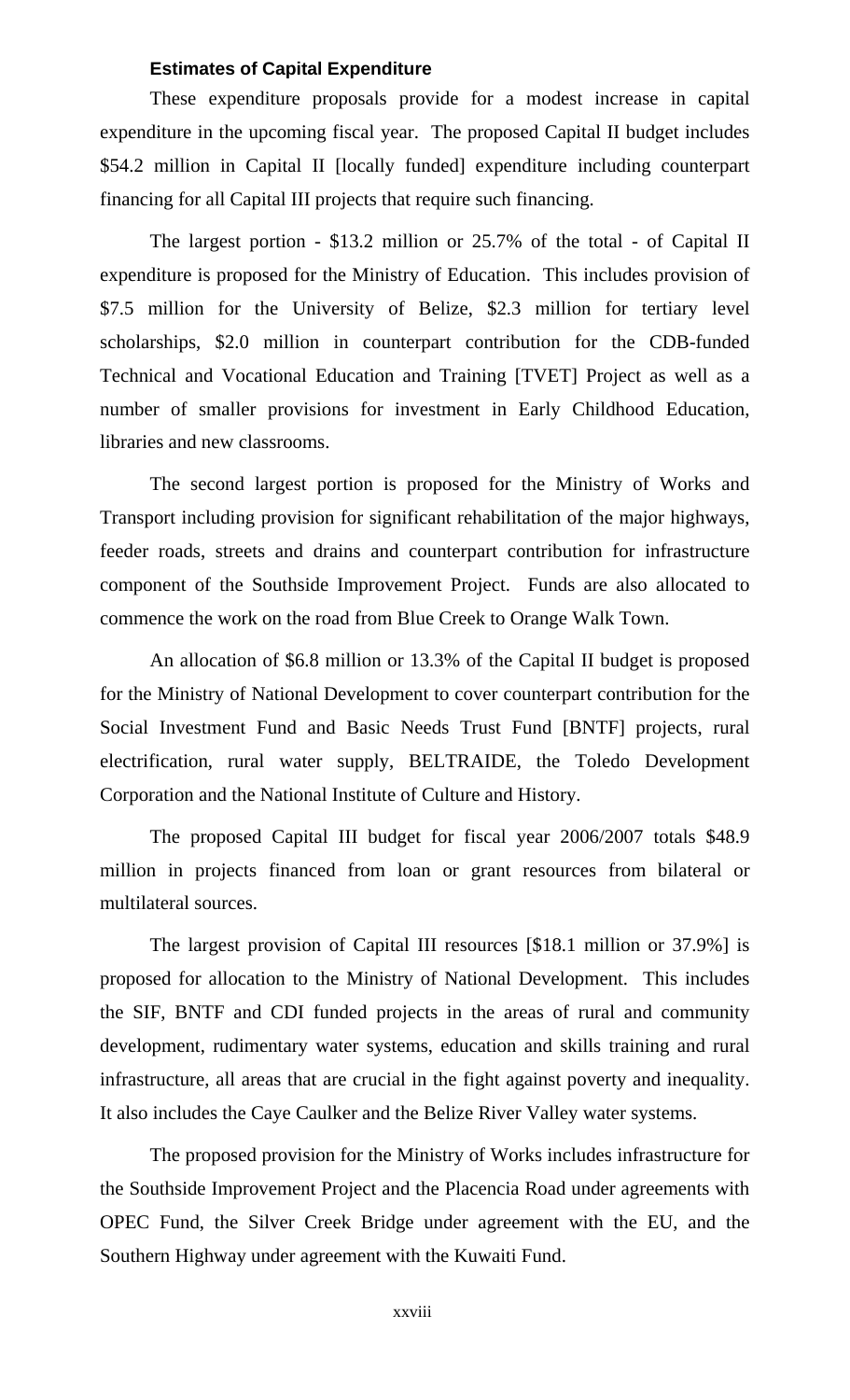It is proposed to allocate \$6.5 million to the Ministry of Health for the CDB/IDB-funded Health Sector Reform Project. In addition, financing from the Global Fund for HIV/AIDS, Tuberculosis and Malaria has begun to be received and will complement Government's ongoing effort to provide free anti-retroviral medication.

The Ministry of Education is to be allocated \$5.1 million for the CDBfunded TVET Project that is building Centers for Employment Training across the country. The EU-funded Rural Development Project is to begin in the upcoming fiscal year and \$4.0 million is to be allocated to the Ministry of Agriculture and Fisheries under this project. The Ministry of Natural Resources' IDB-funded Land Management Programme is to be allocated \$2.5 million. The Ministry of Sports is expected to begin improvement works at the Marion Jones Stadium during this coming year. A sum of \$2.0 million is to be provided for this purpose.

In addition to these projects for which funding has already been identified, Government is proposing to seek funding for 2 additional priority projects to be implemented by the Ministry of Housing: \$1.0 million for a project to provide funds for home improvement to lower income persons and \$0.5 million for a sporting facility in Dangriga.

These projects will be further discussed by the relevant Ministers in their contributions to the Budget Debate.

#### **CONCLUSION**

This budget is not just about revenue and expenditure. It is about making hard choices, defining priorities, charting a new way forward.

The Revenue and Expenditure plans which I have set out for the consideration of the members of this Honourable House at some great detail reflect a decisive change in the policies of this Government from grandiose projects to programmes that directly benefit the majority of people with a renewed commitment to policies that combine economic efficiency with social justice and greater equity.

The budget proposals provide greater opportunities for Belizeans to acquire the skills and education they need to make the most of their lives. Quality, affordable health care, spreading the benefits of land ownership and better housing conditions, while stimulating job creation and self-employment through microenterprises, are central to improving the quality of life, safety and security for all.